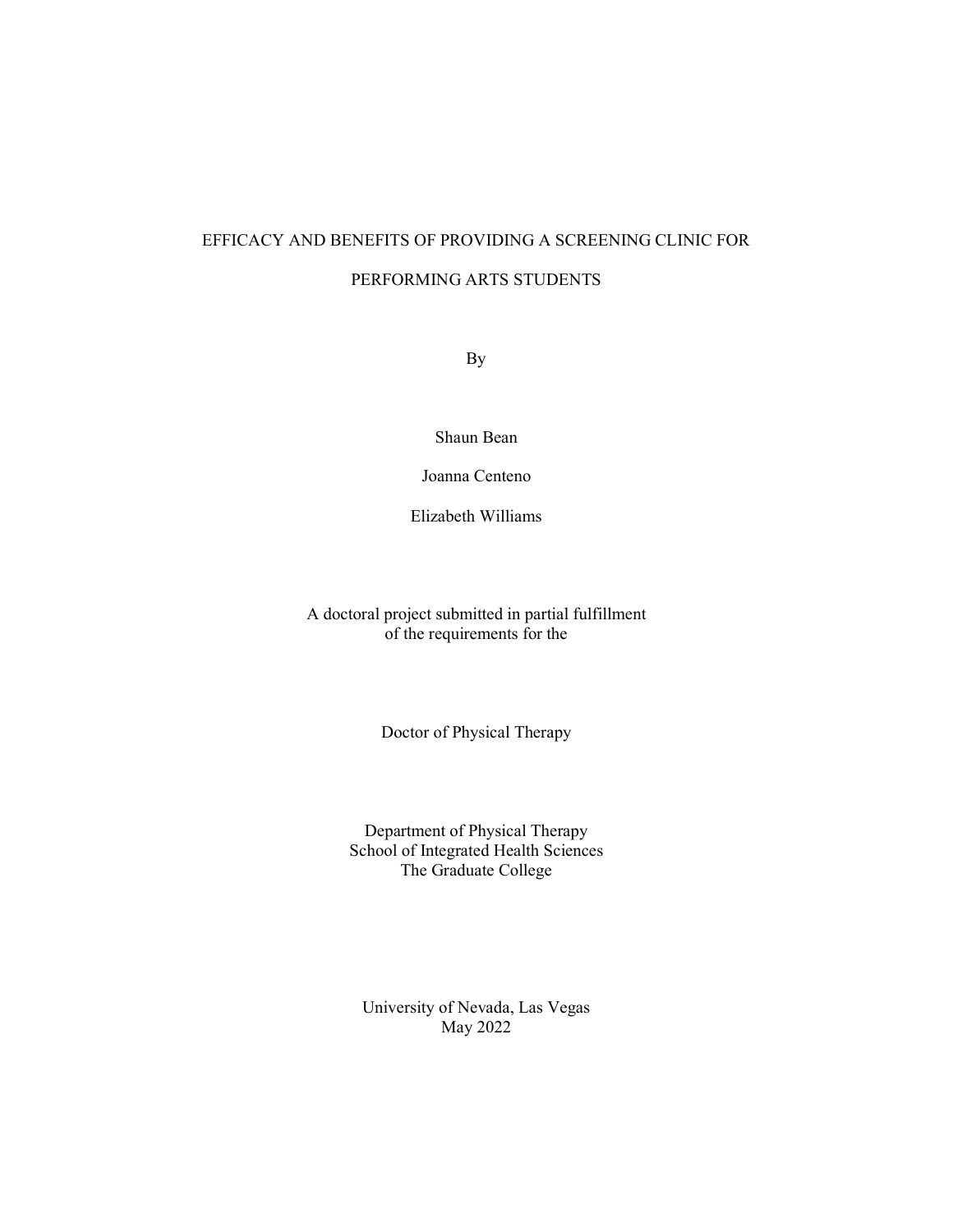

# **Doctoral Project Approval**

The Graduate College The University of Nevada, Las Vegas

May 13, 2022

This doctoral project prepared by

Shaun Bean

Joanna Centeno

Elizabeth Williams

entitled

Efficacy and Benefits of Providing a Screening Clinic for Performing Arts Students

is approved in partial fulfillment of the requirements for the degree of

Doctor of Physical Therapy Department of Physical Therapy

Catherine Turner, Ph.D.

Daniel young, Ph.D. *Research Project Advisor*

Merrill Landers, Ph.D. *Chair, Department of Physical Therapy*

Catherine Turner, Ph.D.<br> *Examination Committee Chair*<br> *Kathryn Hausbeck Korgan, Ph.D.*<br> *Vice Provost for Graduate Education & Examination Committee Chair Vice Provost for Graduate Education & Dean of the Graduate College*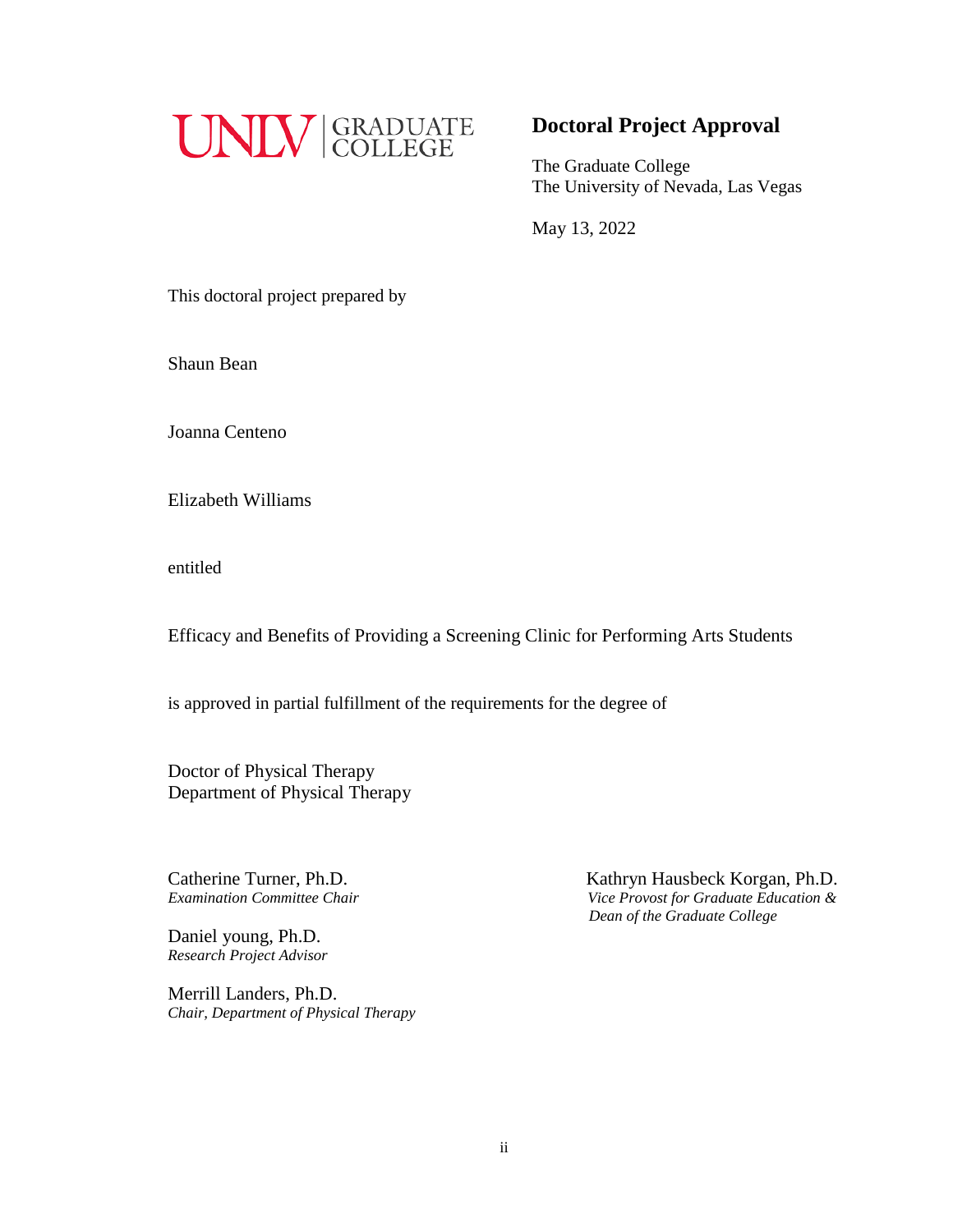### **Abstract**

In past years, University of Nevada, Las Vegas physical therapy students (UNLVPT) have provided UNLV dance students with screening clinics, injury evaluations, and treatment sessions to help address their need for direct and specialized services. Through this project, UNLVPT has worked to help reduce injury risk in dancers and provided treatment and rehabilitation for injuries that have occurred. Due to the COVID-19 pandemic, our group was unable to treat dancers in person over the course of the 2020-2021 school year. In response to these limitations, we worked to reformat our screening process to make it practical in a virtual setting. Part I of this paper discusses the rationale behind providing this clinic, and our successes and challenges faced with managing the clinic.

 In addition to the virtual screenings, we were asked to help set up the College of Fine Arts Clinic for Health and Injury Prevention (CFA-CHIP). This clinic is a more permanent solution for providing care to all performing art students in the College of Fine Arts (CFA) at UNLV. Through this process, we also worked to develop a screening protocol for musicians based on injury risk factors and common injuries seen in musicians. Part II of this paper will discuss the need for injury prevention and risk factors for musicians, as well as propose a generalized screening protocol for all musicians to be used at the CFA-CHIP.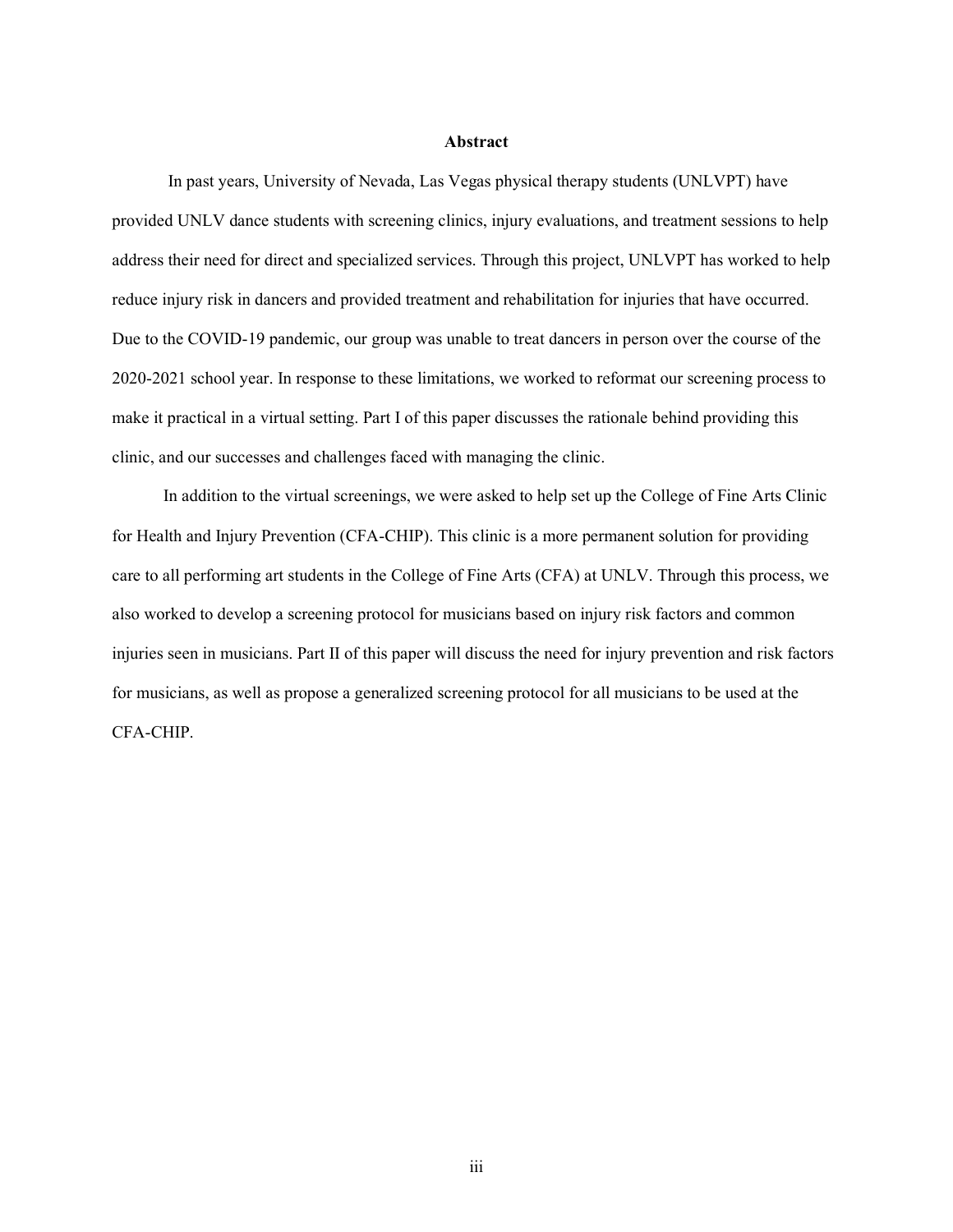# **Table of Contents**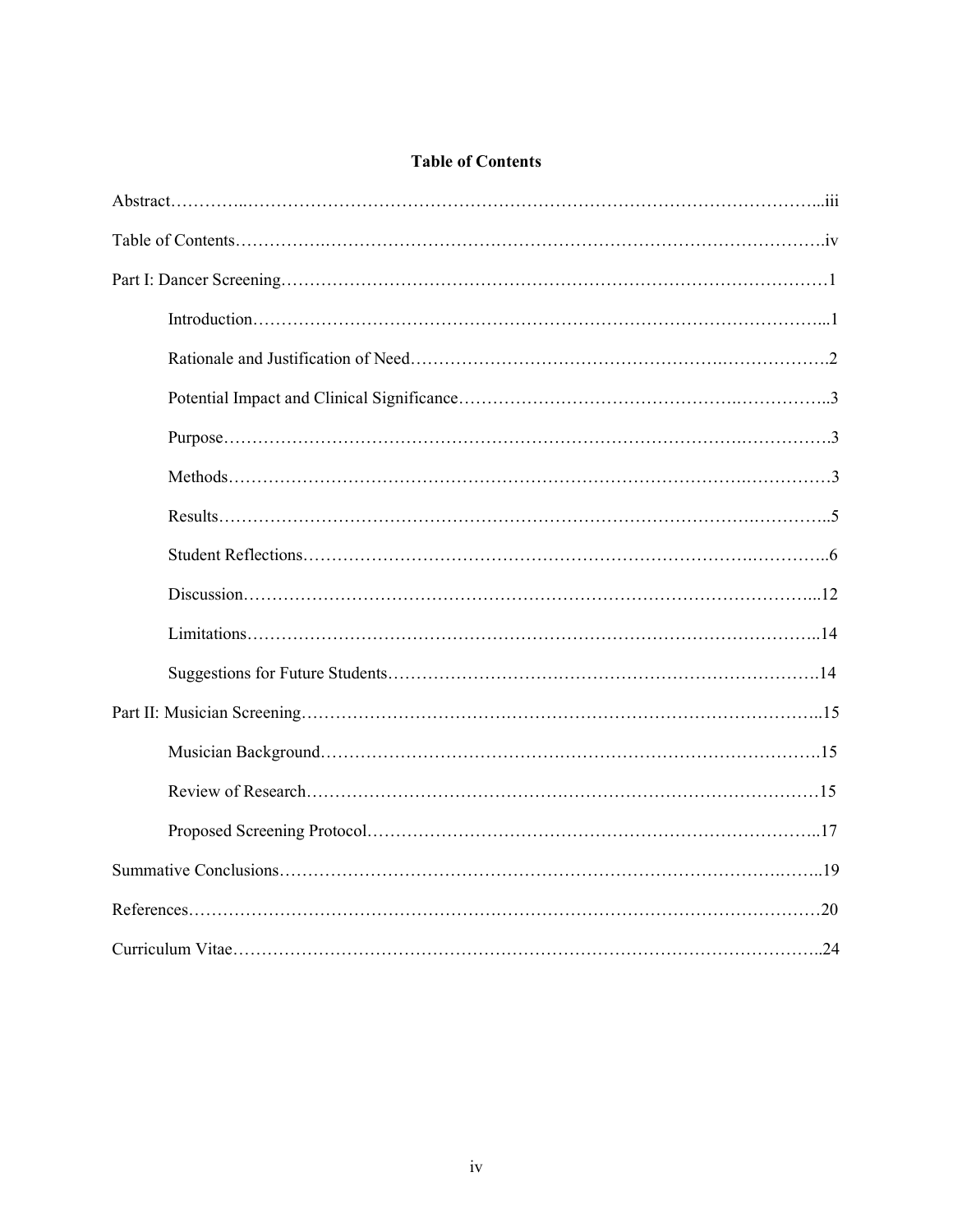### **Part I: Dancer Screening**

### **Introduction**

Injuries among collegiate dance students are prevalent, with a rate of 78%-95% for one academic year among pre-professional dance students [\(Caine et al., 2015; Kenny et al., 2018; L. Lee et al., 2017;](https://www.zotero.org/google-docs/?d9we0b)  [Winden et al., 2019; Yau et al., 2017\)](https://www.zotero.org/google-docs/?d9we0b). Injuries can delay a student's progression through their dance program, impede their graduation, and in severe cases prematurely end their dance career (Ekegren et al., 2014). High levels of psychological distress, anxiety and paranoia have also been found in dancers after injury (Air, 2013; Mainwaring & Finney, 2017). Therefore, it is important to prevent injury, thereby increasing the career longevity and emotional well-being of dance students.

It is important to understand and analyze common risk factors that may predispose dancers to injuries. Injuries can be caused by a variety of factors that the dancer may or may not have full influence over (Armstrong, 2019). Bronner & Bauer (2018) state that common risk factors for dance-related injuries include "muscle tightness, motor control, previous injury," and flexibility (p.43). Hypermobility and hypomobility may also play a role in a dancer's ability to stabilize their lower extremities in frequently used dance positions, often at extreme ranges of motion [\(Campbell et al., 2019; Steinberg et al., 2012\).](https://www.zotero.org/google-docs/?broken=mRIKKL) Hypermobility may cause a greater injury risk due to less stability of the joint at extreme ranges of motion, and hypomobility may lead to injury due to compensations needed to complete dance movements causing added stress on other body parts. Repetitive motions in these positions can lead to overuse injuries (Yau et al., 2017; Lee et al., 2017). A lack of cardiovascular fitness has also been shown to increase risk of injury, especially when associated with fatigue (Bronner et al., 2016; [Campbell et al.,](https://www.zotero.org/google-docs/?broken=XwJ0pT)  [2019;](https://www.zotero.org/google-docs/?broken=XwJ0pT) Twitchett et al., 2011).

Researchers and experts in the field of dance medicine have found that screening clinics may help with injury prevention, education for the self-care of injuries and fitness, effective dance training, and increased career longevity. Screening clinics may also help establish baseline data to monitor health and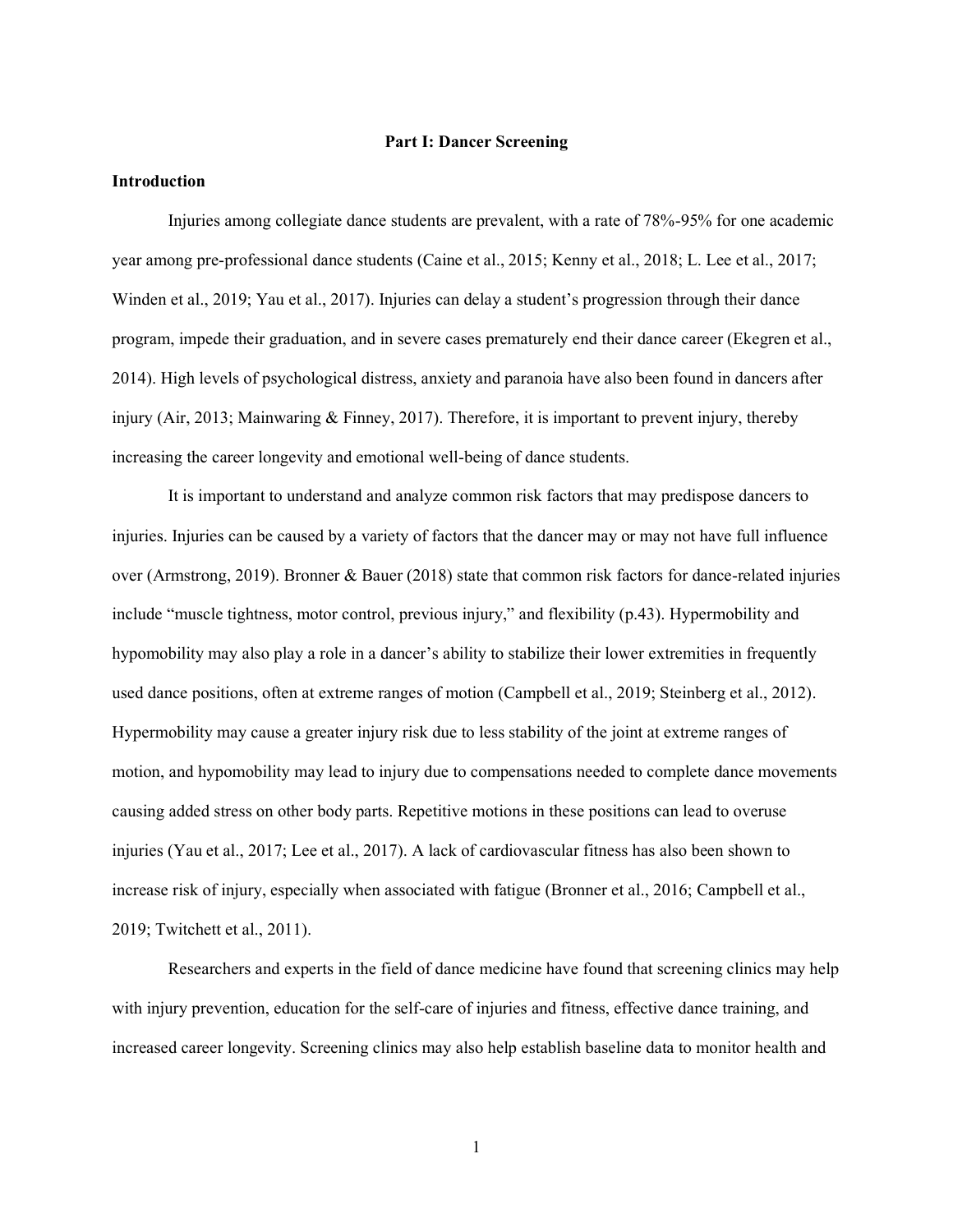performance, prior medical history, identify and rule out red flags, and determine readiness for the demands of dancing (Armstrong, 2019; Bronner, 2018). A systematic review and meta-analysis conducted by Armstrong and Relph (2018) found that the most utilized screening methods to predict injuries include the assessment of "range of motion (ROM), anthropometric data and posture, dance specific positions, hypermobility, clinical diagnostic tests, and musculoskeletal screening tools as current measurements that have been investigated as predictors of injury" (Armstrong, 2019). Although there is no consensus among researchers about what specific tests should be included in a standardized dance screen, we chose to model the framework of our outcome measures based on a study by Bronner (2018) which was conducted with collegiate-aged modern dancers. Similarly, the dance program at UNLV is heavily focused on modern dance. In Bronner's study, they were able to establish which screening tools were predictive of injury in a population of dancers that is very similar to the participants that were eligible to participate in our screening clinic. The screening tools selected test the mobility and strength of the dancers using positions that are common in dance.

# **Rationale and Justification of Need**

Due to high injury rates reported in dancers, a screening clinic was thought to be beneficial in injury prevention and treatment for the dance students at UNLV. This clinic provided UNLV dance students with specialized care that they didn't have direct access to on-campus, unlike other college athletes at UNLV who have access to athletic trainers. For some dance students, it might have been their only access to specialized healthcare outside of the limited care that can be provided at the campus health center. In 2019, up to 41% of UNLV undergraduate students qualified were defined as low-income, which can limit their access to health insurance and care (Casey, 2019; CollegeSimply, n.d.). Therefore, this clinic was essential in providing UNLV dance students access to care they otherwise might not receive.

During our time running the screening clinic for the dancers at UNLV, the COVID-19 pandemic affected care delivery. Taking proper precautions to prevent the spread of this disease and maintain social distancing and safety required us to adapt and change our delivery of services to a virtual model, utilizing telehealth or telerehabilitation. In their position on telehealth, The American Physical Therapy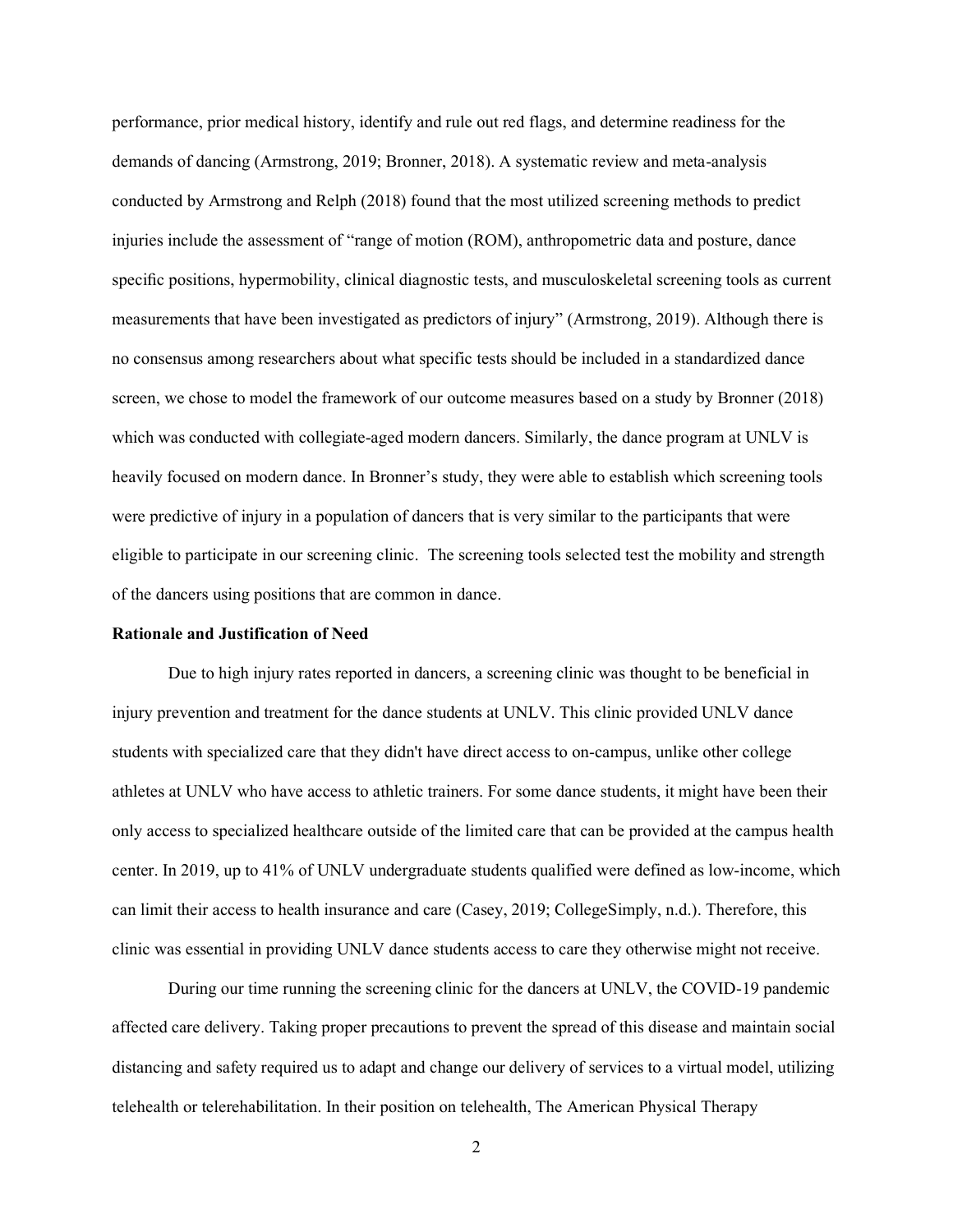Association states that "Telehealth is a well‐defined and established method of health services delivery. Physical therapists provide services using telehealth as part of their scope of practice, incorporating elements of patient and client management as needed, to enhance patient and client interactions" (American Physical Therapy Association, 2019). The use of telehealth services for screening and evaluation is a valuable resource to assist with the assessment of function and risk for injury in the dancers at UNLV.

### **Potential Impact and Clinical Significance**

Providing a screening clinic for UNLV dance students allowed direct access to healthcare for the evaluation, prevention, and treatment of injuries. It also provided education and clinical practice experience for the physical therapy students who provided the screening services. These services helped to maintain an ongoing relationship between the UNLVPT Department and the College of Fine Arts and helped to promote health and wellness education for the community.

### **Purpose**

This service-learning project was implemented to provide UNLV dance students with access to essential, specialized, and preventative care directly on campus. It also allowed us, as students, to gain valuable, hands-on experience working in the physical therapy field.

# **Methods**

### Recruitment

UNLVPT students attended each dance class at the beginning of the Fall 2020 semester, to pass out fliers and inform the students of the dance screening clinic and the benefits associated with participating in the clinic. During the Spring 2021 semester, COVID-19 precautions prevented in-person presentations, so the screening clinic information was given in a virtual format. Dancers were also informed of the evaluation and treatment services that were offered. Dancers were provided with contact information to email or text the student physical therapists to schedule appointments for either a screening or evaluation/treatment session. The virtual sessions were scheduled and conducted through the video conferencing platform Zoom.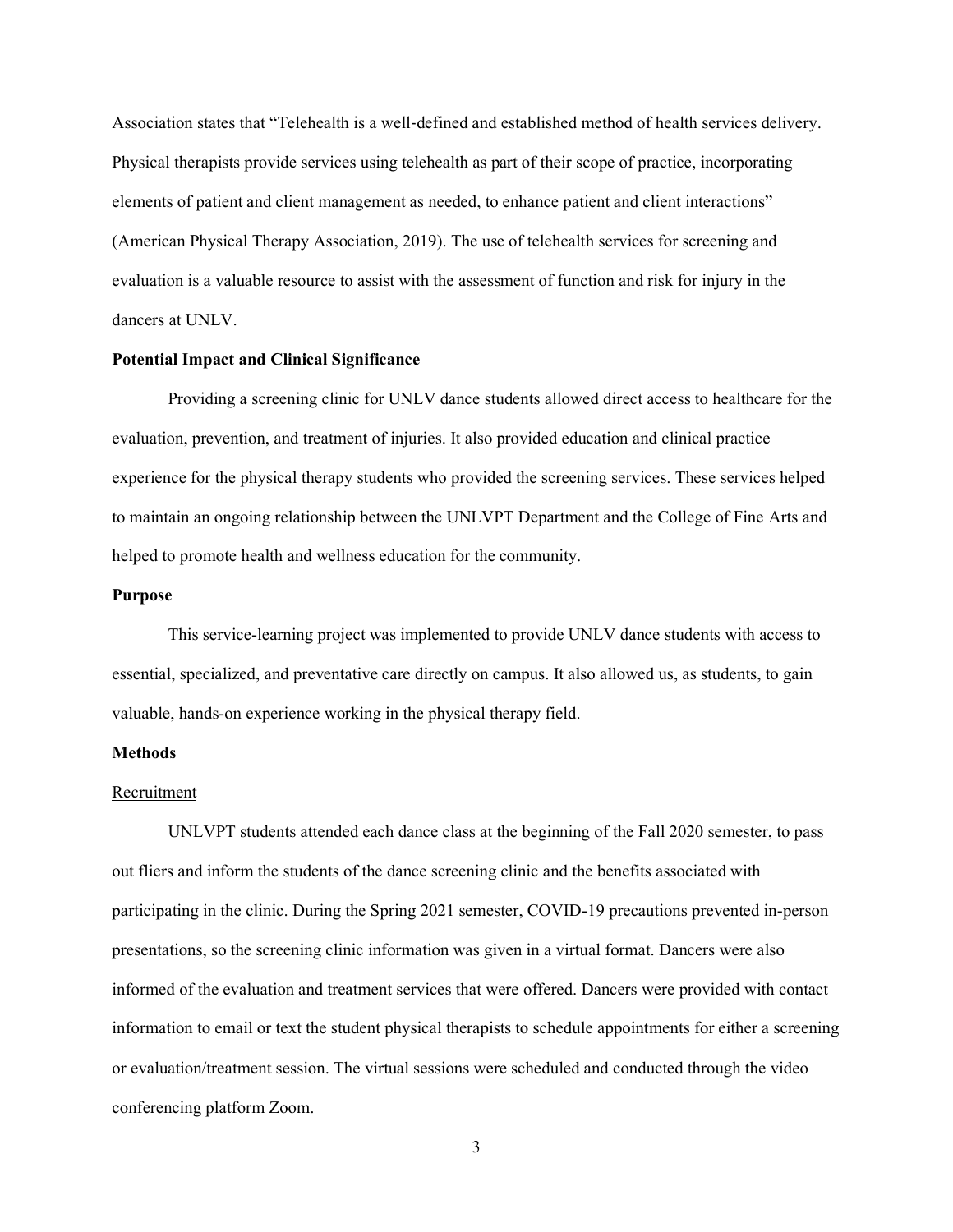### Dance Screening Clinic

After scheduling an appointment, the dance students attended a Zoom meeting with two student physical therapists. The dance student was instructed before the meeting to be dressed in appropriate athletic clothing, in an open space with a sturdy chair or counter to use for balance and a camera placed at an appropriate distance so the entire body was visible. They were also emailed a demographics form to be filled out before the meeting. The student physical therapists instructed the dance student through several screening measures testing for strength, flexibility, balance, and specific dance techniques. These findings were recorded on a copy of the dance screening protocol. Listed below are the measures used on each dance student who participated in the screening. Following the screening process, the student physical therapists discussed the results of each test with the dance student. They also provided the dance student with a home exercise program of therapeutic exercises to perform to address specific deficits and risk factors that were discovered during the screen.

### Outcome Measures

- Beighton Scale for hypermobility
- Brighton Criteria
- Muscle flexibility
- Single leg stance in parallel passé
- Dance based movement performance
	- Turnout range of external rotation motion at the hips
	- Second position grand plié
	- Développé à la seconde: Stance side
	- Jumps in first position

These outcome measures were taken from a protocol designed by Shaw Bronner, PT, Ph.D., OCS in *Components of Adolescent Dance Screens: What Should We Include?* (Bronner, 2018). Her protocol is based on 20 years of screening pre-professional dancers and was created to prevent common injuries, and the components of her overall screening were most predictive of the risk of injury (Bronner,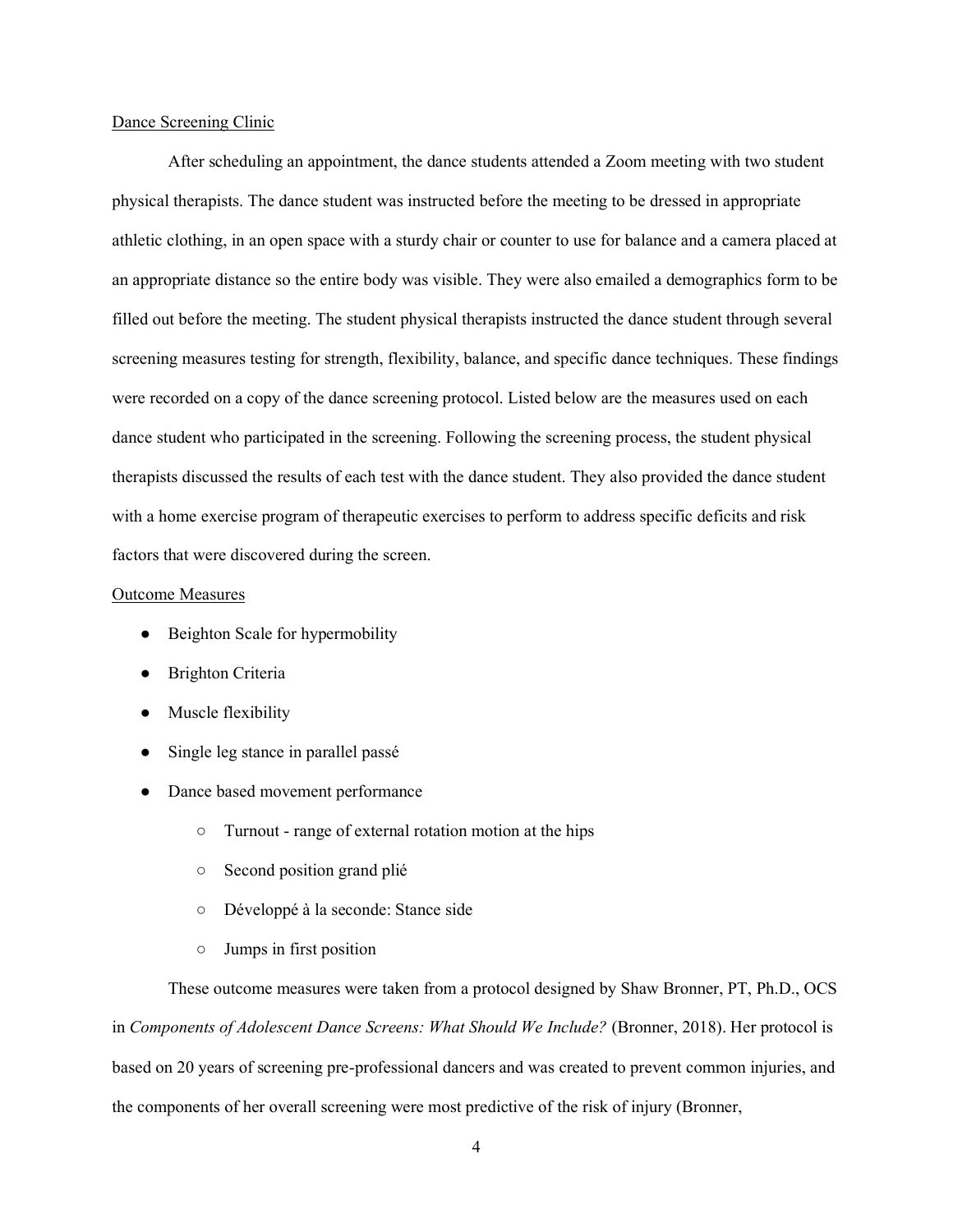2018). We selected this screening because of our similar population of dancers. However, due to the limitations presented with virtual screenings and being unable to physically assess participants, some items from the original screening design were removed or modified to fit the virtual format. This included much of the cardiovascular fitness testing, such as the 3-minute step test and step-down test, due to possible limitations in equipment available to participants.

### Evaluations and Treatment Sessions

Dance students were provided with an opportunity to schedule and attend virtual physical therapy evaluations and treatment sessions. In addition, they completed demographics and outcome measure forms before their session. During the evaluation or treatment session, the dance student was questioned about their current level of function and any self-identified deficits related to a possible injury. They were then instructed to perform specific movements to assess their functional mobility and the impairments caused by the injury. Based on the results of these tests and questions, the student physical therapists worked with a licensed physical therapist to provide education and therapeutic exercises for the treatment of the identified problems and refer the dance student to other medical providers as needed. The dancer was also provided with a copy of the suggested therapeutic exercises via email. The exercises shared with the dancers were compiled from the home exercise program databases *Medbridge* 

*(https://www.medbridgeeducation.com)* and *Hep2go (hep2go.com)*. The evaluation and treatment sessions were electronically documented, printed, signed, and stored in a secure box with the licensed physical therapist. The student physical therapists checked in with the dancer via email one week and one month after their treatment session. The dancer was also given the opportunity to schedule follow-up appointments as needed.

### **Results**

The COVID-19 pandemic provided some unique challenges to providing virtual healthcare. In our service-learning project, we were able to design a virtual screening protocol for dancers based on evidence-based protocols that are used in person and have been used in the screening clinic with prior service-learning groups from UNLVPT. Despite having the tools to run a virtual clinic, we had difficulty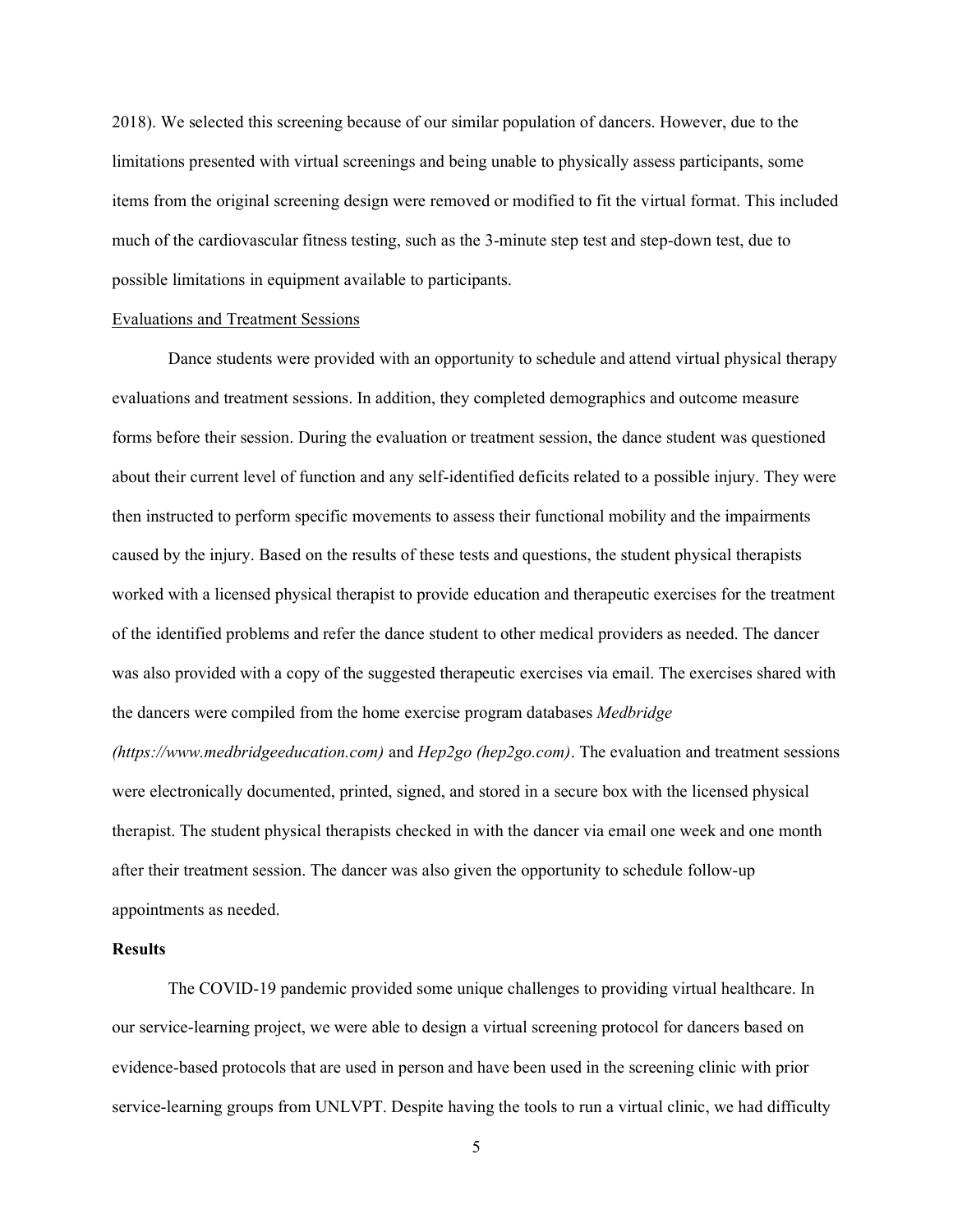with the recruitment of participants. Similar results were also seen for evaluation and treatment sessions. In the end, we were able to do one screening via Zoom and one evaluation in person.

 Due to the difficulty of recruiting participants for the screenings, we set up two educational seminars: one on injury prevention and one on the structure of our screening program. These seminars were designed to be given during the dancers' seminar class to help reach out and educate the dancers on the importance of injury prevention. With the input and cooperation of Cathy Allen, an associate professor in the dance department, these seminars were presented to an estimated class size of 25 students. The seminars had to be done virtually and were pre-recorded due to the COVID-19 guidelines and scheduling conflicts between the dancers' class schedules and the physical therapy students' class schedules. This prevented us from being able to answer questions or concerns as the seminar took place.

In addition to setting up a virtual screening clinic, we were also asked to help set up CFA-CHIP. This new clinic was established to allow access to healthcare and injury prevention for all College of Fine Arts students. In order to facilitate the opening of the clinic, we wrote the standard operating procedures (SOP) guidelines that would pave the way for opening the clinic to students from the College of Fine Arts while following COVID-19 safety protocols. Once the SOP was approved, a screening room that will be used for screenings and treatment sessions was set up with the appropriate equipment needed to conduct thorough screenings and assessments.

# **Student Reflections**

To grow and learn as professionals during this experience, we, the student physical therapists, have each compiled reflections that discuss what we discovered and learned from this experience before, during and after this project. Reflecting on our time during this project allows us to see how we have grown as professionals and how we can apply what we have learned to our future careers as physical therapists.

### Shaun Bean

Pre-project reflection: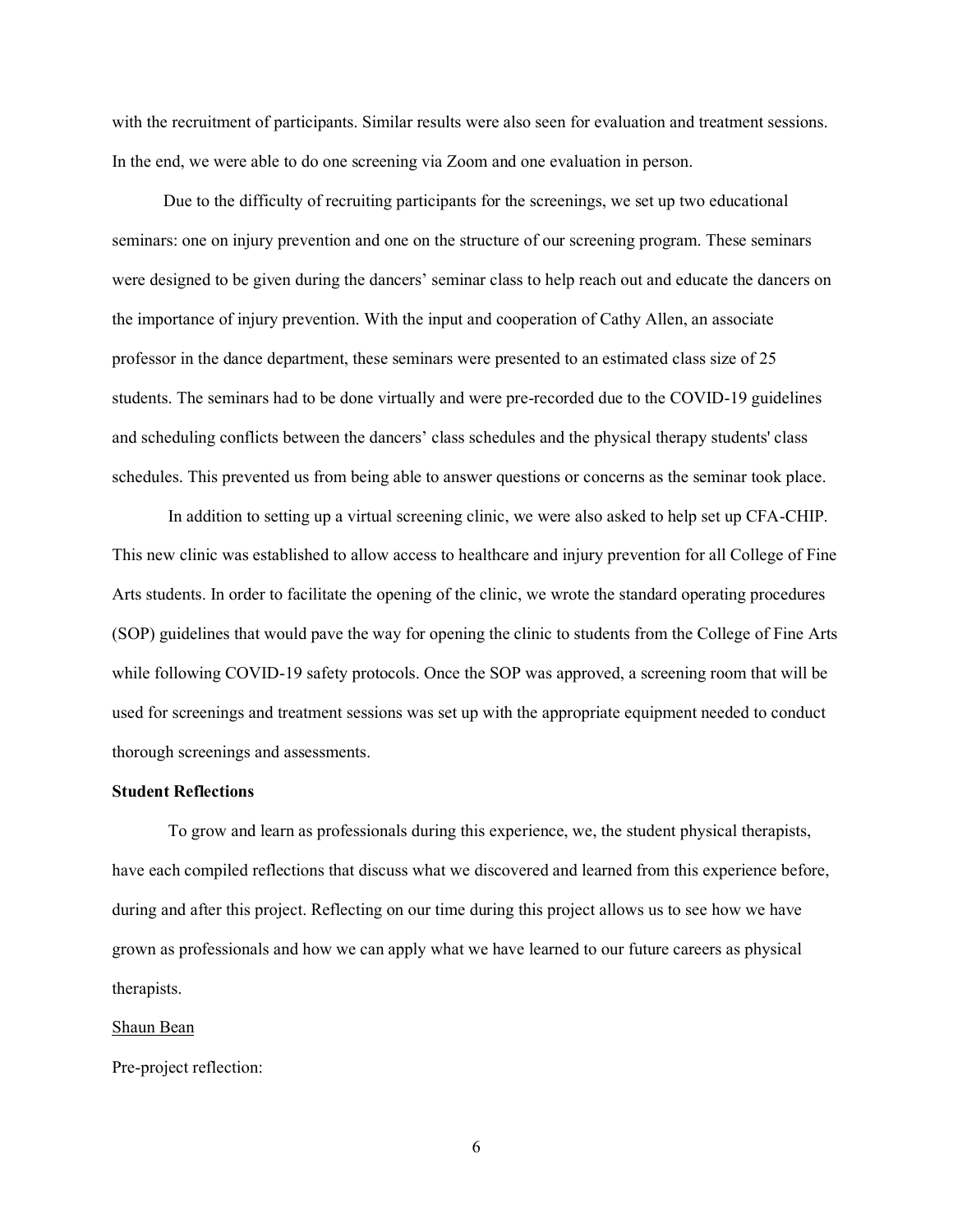I am excited to be a part of this service-learning project that will provide a screening clinic for dancers as it will be an excellent resource for the performing arts students at UNLV, while also helping me to grow as a future clinician. For these students, access to healthcare and the education to treat and prevent injuries is important because of the high demand that is placed on their bodies due to the dynamic movements required for high-level performance. This service-learning project screening clinic will allow those students to maintain their health and learn how to recover from the demands of their chosen pursuit, without the barrier of access to services or funds. As I pursue a career in the field of Physical Therapy, I want to be able to work with athletes and help them pursue their own goals and get them back to competition, so this will be a great opportunity to develop some of the skills needed to do that. Providing this screening clinic will help us as physical therapy students develop clinical reasoning skills and apply some of the concepts that we have been learning about in the classroom. I believe I have the skills and knowledge necessary to help these students with the help of my classmates, and under the guidance of our faculty mentor I believe we will provide a valuable service that makes an impact in our community. During project reflection:

This service-learning project was met with many challenges during the fall semester. The pandemic made it difficult to conduct any screenings or evaluations. Instead of the in-person screenings that we planned on doing, we had to transition to virtual screenings instead. This means that we had to adjust our screening protocol to only include the tests that didn't require hands-on touch. So far during this past fall semester, we were only able to recruit one participant for a screening. Even though we were not able to schedule more screenings and have a bigger impact, I am grateful for the opportunity to help that one dancer. The screening allowed us to identify some of the areas that she had weaknesses in and provide good resources and exercises for her to improve. Helping to conduct this screening allowed me to work on my clinical reasoning skills as well as my communication skills. I could see how limited we were however with conducting a virtual screening instead of a physical one. We may not have had as many participants as we would have liked, but I think even helping one person out makes this clinic a success. Post-project reflection: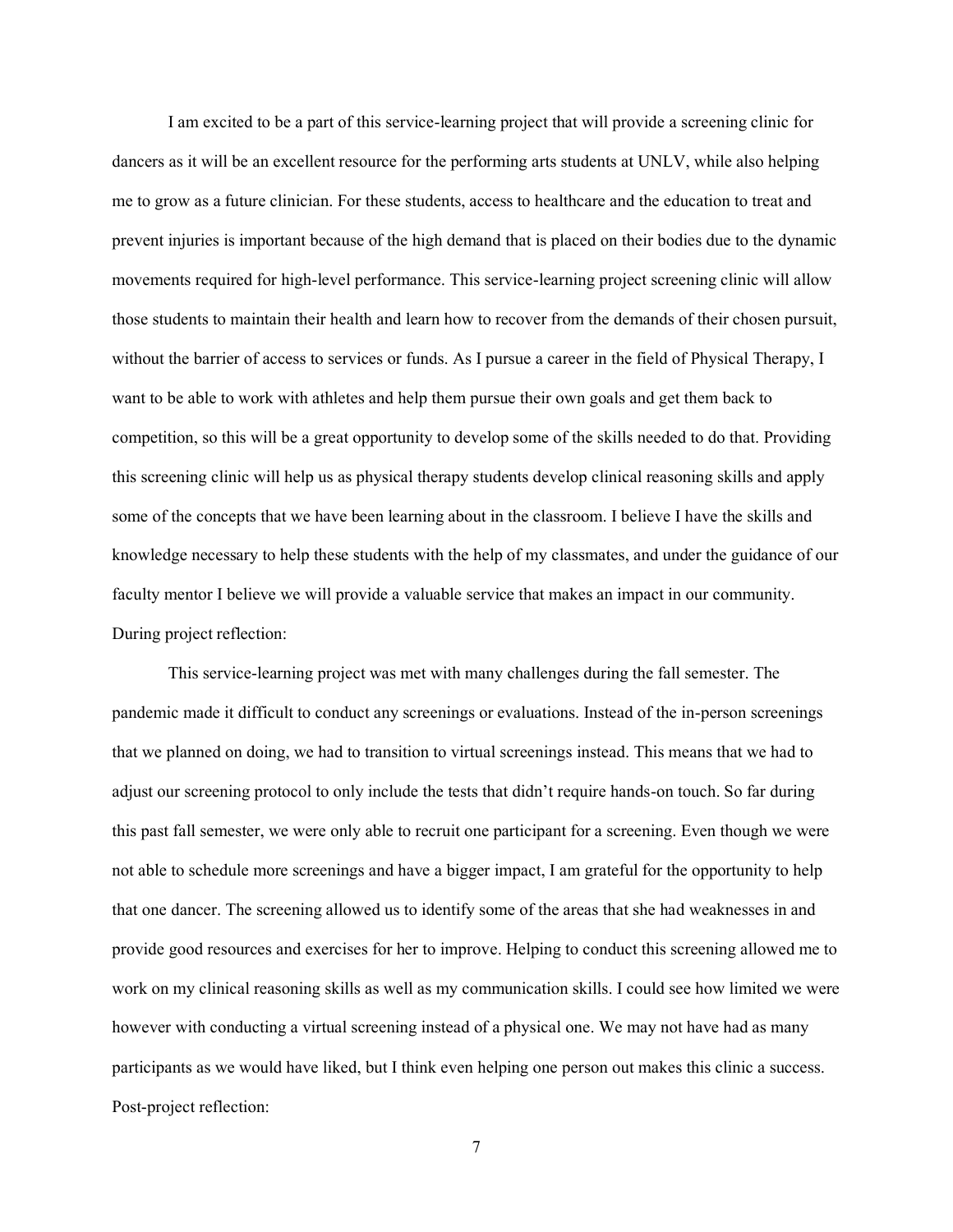The past year has been difficult for a lot of projects, and ours was no exception. We were only able to recruit one more participant in the Spring semester for an evaluation. We were fortunate to have the opportunity to record two seminar presentations to share with the dance students, and I feel like that was helpful for them. We recorded a presentation on tips for injury prevention in dancers and another one on what happens at our screening clinic. As a future clinician, it was helpful to prepare these presentations and think about some of the dance-specific topics that we would need to discuss. This is something I will have to do as I evaluate and plan treatments for future patients, so it was good to get in some practice. Although we did not get as many participants as we would have liked, I still found value in what we did, and I hope that we can provide good insight for future cohorts to conduct this project going forward. As we helped develop a standard operating procedure to get the CFA-CHIP clinic going, we did see a need to think about future screenings for musicians since they have access to the clinic as well. We added more research about this to our project, and even though we didn't find a specific screening protocol we did find some good ideas for future students to use. I feel like this project is set up for exciting things in the future. As I reflect on what we worked on the past year, I feel grateful that we were able to help the students that we did. It helped me to grow as a clinician and apply the clinical skills that I have learned, and through the presentations and this paper I learned how to find the answers I need through research. Joanna Centeno

# Pre-reflection:

This service-learning project will provide essential and specialized care to UNLV dance students. As established in the literature, dance injuries are commonplace. This screening clinic will help prevent injuries and provide education for injury self-care and rehabilitation. I am passionate about helping fellow college students, knowing the limited amount of healthcare options that may be available to them. I am looking forward to utilizing the foundational clinical and reasoning skills I have learned in the UNLV Physical Therapy Program to reduce and treat dance students for this project. This project is not only beneficial to the dance students, but it will also provide us physical therapy students with a valuable educational and clinical experience.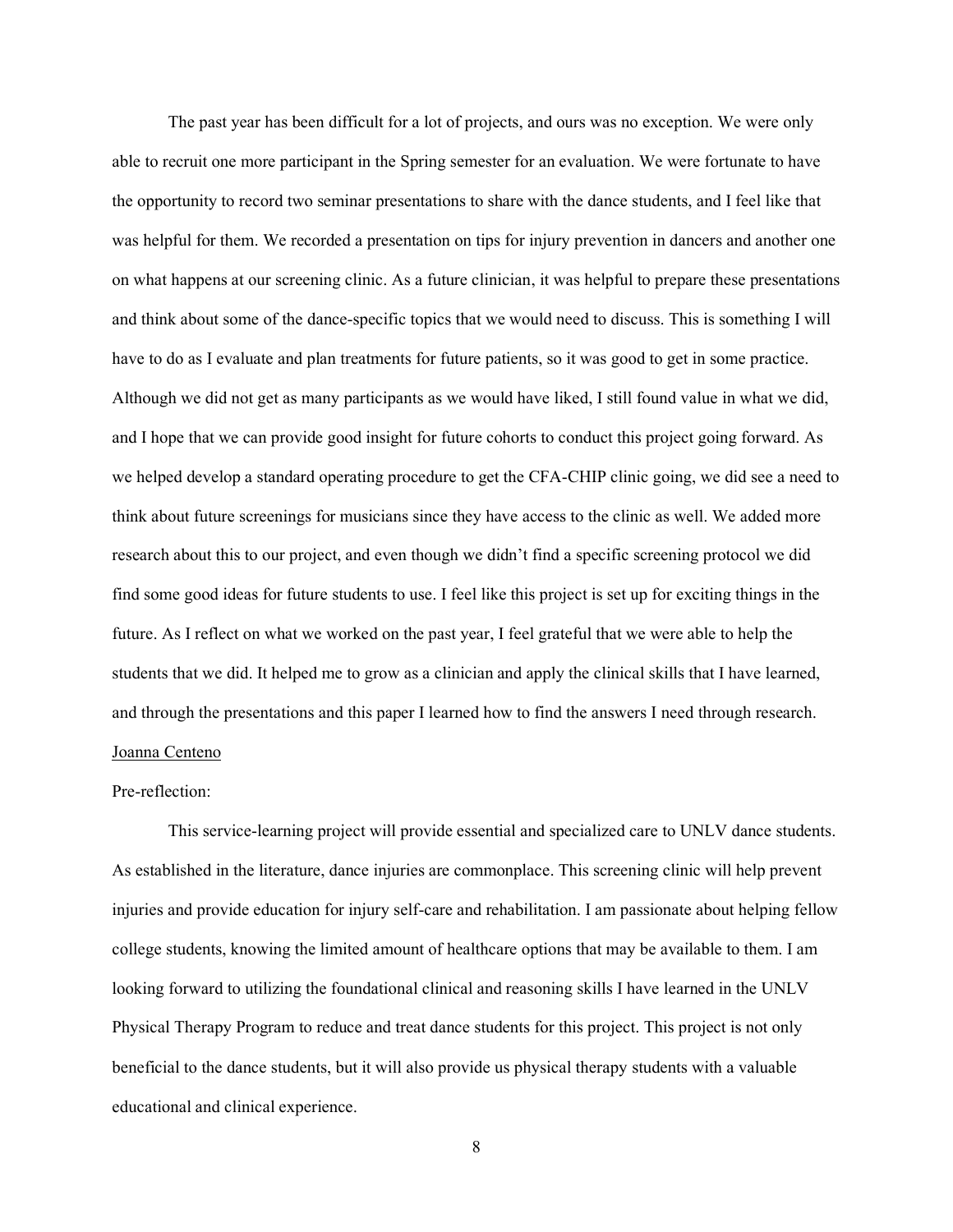During reflection:

Similar to other projects this year, we faced many challenges due to the pandemic. We were unable to perform screenings and evaluations in person during the Fall semester forcing us to adapt and restructure our screening protocol virtually. This made some components of the screening difficult to perform, such as the 3-minute step test, muscle flexibility tests and step-down test. Unfortunately, we were only able to recruit one participant this semester. However, I am grateful for this experience despite the difficulties we faced in performing the screening virtually. I learned how to adapt to challenging circumstances and gained experience in working with a participant virtually. I am also grateful for the opportunity to help a dance student and further develop my clinical reasoning skills by helping to create an exercise plan from the results of the screening.

# Post-reflection:

We experienced many challenges throughout this project because of the COVID-19 pandemic. In the Fall semester, we were only able to perform one virtual screening and no treatment or evaluation sessions. Therefore, in the Spring semester, we tried additional strategies to recruit more participants. We sent out multiple emails to dance students and instructors. We also created a presentation and seminar videos for the dance students to watch. We hoped the videos would help provide education in injury prevention as well as encourage dancers to reach out to us. Recruitment during the pandemic was probably the most difficult challenge we experienced in this project. This semester we also helped set up the CFA-CHIP clinic. This clinic allowed us to expand the project to other Fine Arts students. After completing further research on this population, I learned how common injuries can be and how physical therapy can help. I think this would be an amazing opportunity for future physical therapy students completing this project to learn and help fine arts students with injuries. After the approval of our SOP, we were also allowed to perform screenings and evaluations in person. Unfortunately, we were only able to recruit one more participant at the end of the Spring semester. Although we did not get as many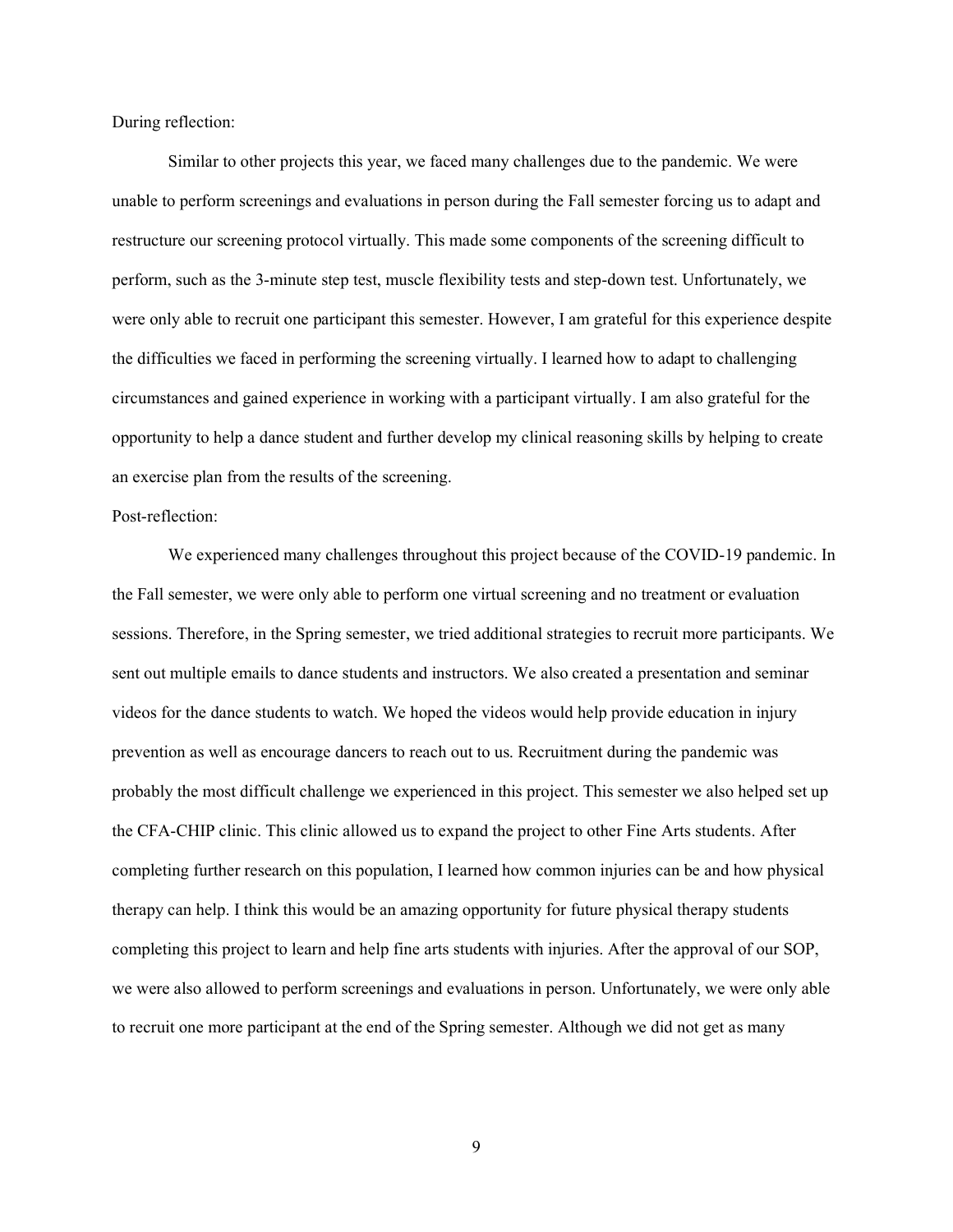participants as we would have liked, I am grateful for the opportunity to work on this project. The challenges we faced taught me to adapt to changing guidelines. They also helped me develop critical thinking and clinical reasoning skills that are necessary for developing our SOP for the CFA-CHIP clinic. Elizabeth Williams

# Pre-reflection:

This service-learning project is not only important to the community we are serving, but it is also important to me because I can relate to it on a very personal level. I grew up dancing for over 12 years. I was in the studio four or five nights a week learning routines and rehearsing for our annual show. During those years of dancing, I had several injuries that required me to go seek care from a physician or physical therapist, and oftentimes they didn't have direct knowledge about dance-related injuries or how to prevent them. Participating in this project allowed me to gain more knowledge of dance injuries and how to best treat them, which I plan to apply to patients in the future. For the dancers from UNLV who are seeking out assistance, the service-learning project allowed them to have direct and free access to specific screening tools to help prevent injuries during their dance careers. It also allowed the dancers to reach out and receive treatment from students who understand dance injuries, allowing them to have even more specialized treatment. I believed I was the right person for this service-learning project because I was better able to relate, through my personal experiences, to what the dancers were going through. This, coupled with the knowledge of physical therapy I have learned at school, helped make sure that the screening tools and care we gave the dancers were applicable not only to their injury but also functionally related to the skills needed to be a dancer. This service-learning project was of great benefit to the dancers of UNLV and the Doctor of Physical Therapy (DPT) students who have previously participated in the project. It gave dancers specialized care, as described above, and allowed the DPT students to gain essential, hands-on knowledge in the field of physical therapy that they can use in the years to come. During reflection:

Initially, our project was somewhat put on hold due to the pandemic, but we were able to modify it to allow us to be able to hold our screenings virtually. In addition to this, we were able to put together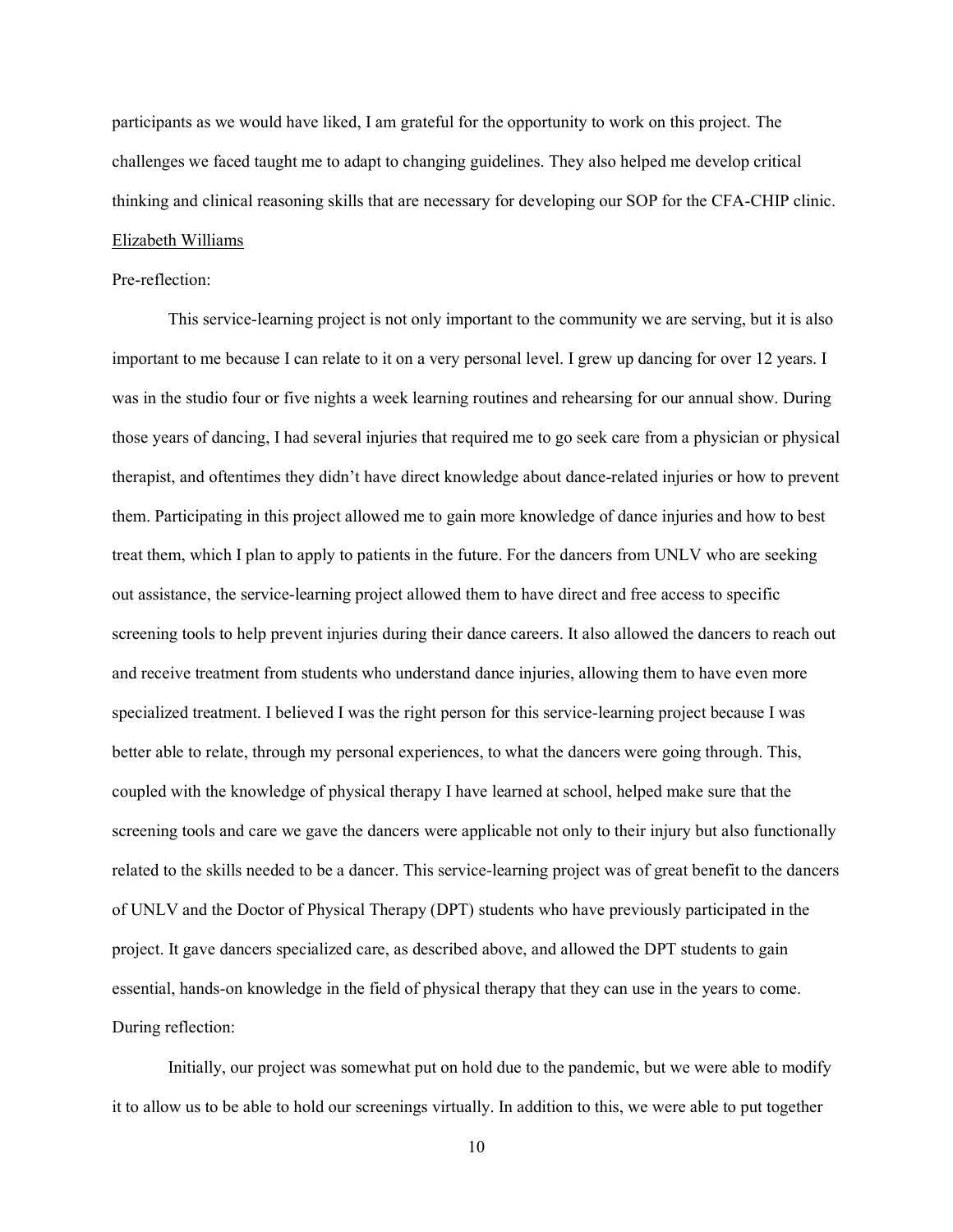two seminars that we shared with the dancers during one of our classes. This allowed us to still connect with them and educate them on the importance of the screenings and seeking treatment when they are injured even when we couldn't go into their classes and speak with them. Having to transition to an online format wasn't too challenging, as there is already an in-person protocol from previous years that has been shown to be effective. Many of these tests we were able to do virtually, but the hard part was relying on what the dancer was telling us they were feeling and what we were seeing on a screen. By not being able to manually do some tests and only seeing them on a screen, it was harder to compare sides and see some limitations in motion. We also couldn't do additional tests if we wanted to look into something more. The experience of having to perform telehealth is still a valuable one and I am happy that I was able to learn about it and go through the full screening at least once. Telehealth will likely continue to be an option for patients in physical therapy in the future, and because of this project, I can take the skills I learned and apply them to future patients.

# Post-reflection:

Our project faced a lot of challenges because of the pandemic, similar to many other projects. Because of the pandemic, we were only able to do one virtual screening and one in-person evaluation over the course of the year despite sending out lots of information to the Department of Dance. Because of this, we relied on the seminars that we organized to educate the dancers in the hope they would reach out to us. Recruitment is one potential area future groups should continue to work on to help give the dancers the best opportunity to stay healthy and prevent injuries. One major positive thing that occurred during the past year was the installation of the CFA-CHIP clinic. We had been told of the potential for this project to come to light and we were happy to be a part of its opening. The need for specialized care for all fine arts students is great and I think it is a wonderful opportunity for physical therapy students to gain more knowledge of this population while also fine-tuning their skills. To help future students who will be a part of the CFA-CHIP clinic, we worked to put together a screening protocol for all musicians. However, because there was no evidence-based protocol for all musicians, this protocol will likely change and evolve as more musicians are treated in the clinic. Overall, I learned a lot from this project. I was able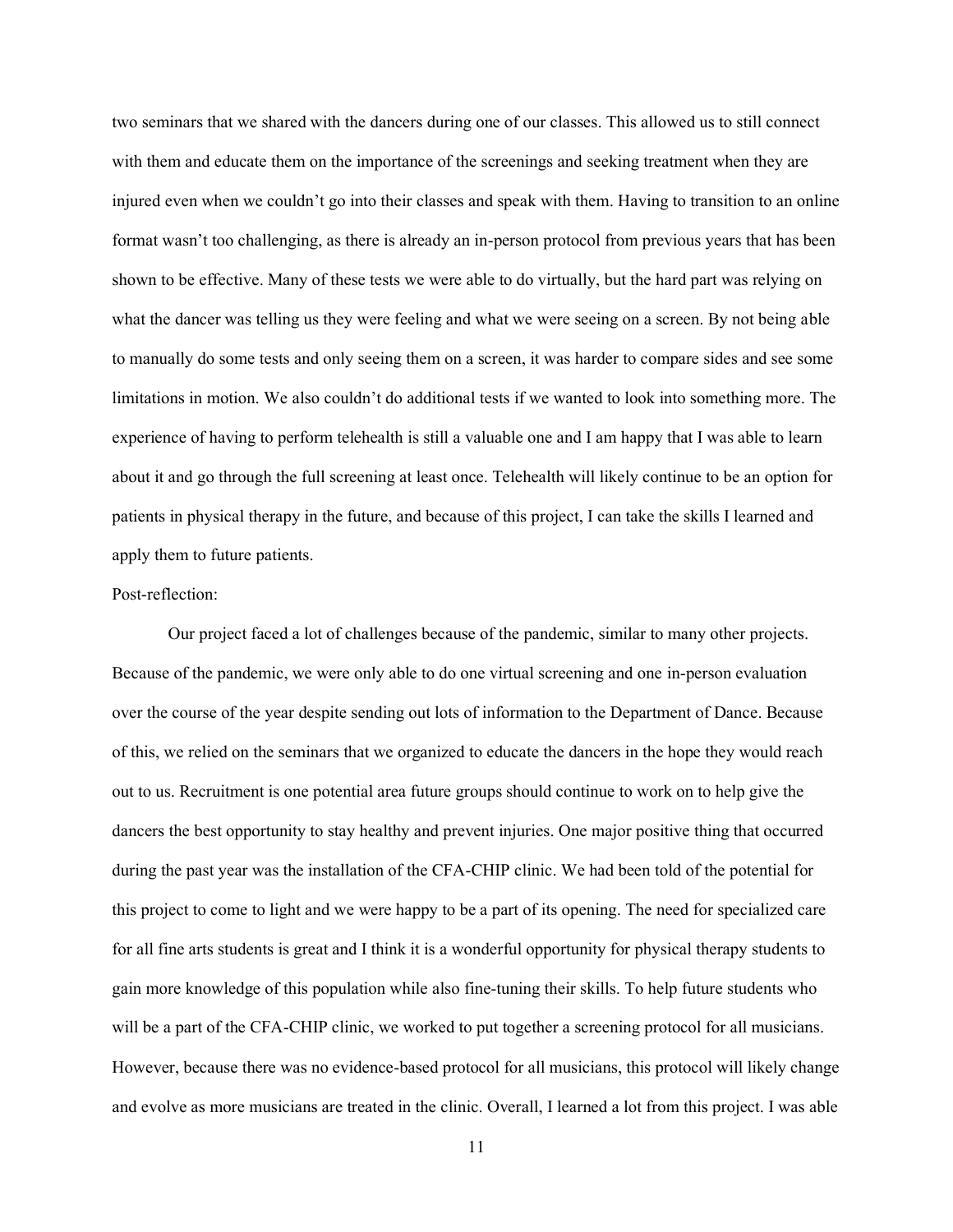to challenge my critical thinking skills and learn to adapt to ever-changing safety guidelines. This was especially true when putting together the SOP for the CFA-CHIP clinic. These skills will continue to prove useful in the future as a physical therapist because I will see patients who won't fit a cookie-cutter mold of a diagnosis. I will need to be able to adapt to what they are feeling and how they are presenting to give them the best treatment possible.

# **Discussion**

This servicing learning project was designed to provide free screenings to the dancers of UNLV and provide them with strategies to prevent injury during their dance career, as well as evaluate and treat those who may have become injured. Providing this service-learning project during this year of challenges gave us some great insight into the importance of this project for those that utilize it, and how we can implement changes for future DPT students who run it in the future. As we worked through adapting to the barriers that were placed before us, we were able to find out what worked and what didn't.

Due to the health and safety guidelines that were put in place during the pandemic, we had to transition to virtual delivery of the screenings and evaluations. This experience showed us that it was possible to adapt the screenings to this format if there are barriers to in-person meetings, but it also revealed that the screening can't be as thorough since we were not able to properly assess the range of motion or aerobic capacity. We were limited to assessments that we could see through video and the tools available to the participant where they were completing the tasks.

The pandemic regulations also may have had an impact on the interest in participation of the dance students. In previous years, this project has typically drawn interest from several students per semester. The group of physical therapy students from the class of 2021 that participated in this project last year screened 3 dancers, conducted 7 injury evaluations, and provided 8 treatment sessions, although they were also affected by the pandemic halfway through their Spring semester. The class of 2020 group that was unaffected by the pandemic conducted 14 screenings, 6 initial evaluations, and 11 treatment sessions.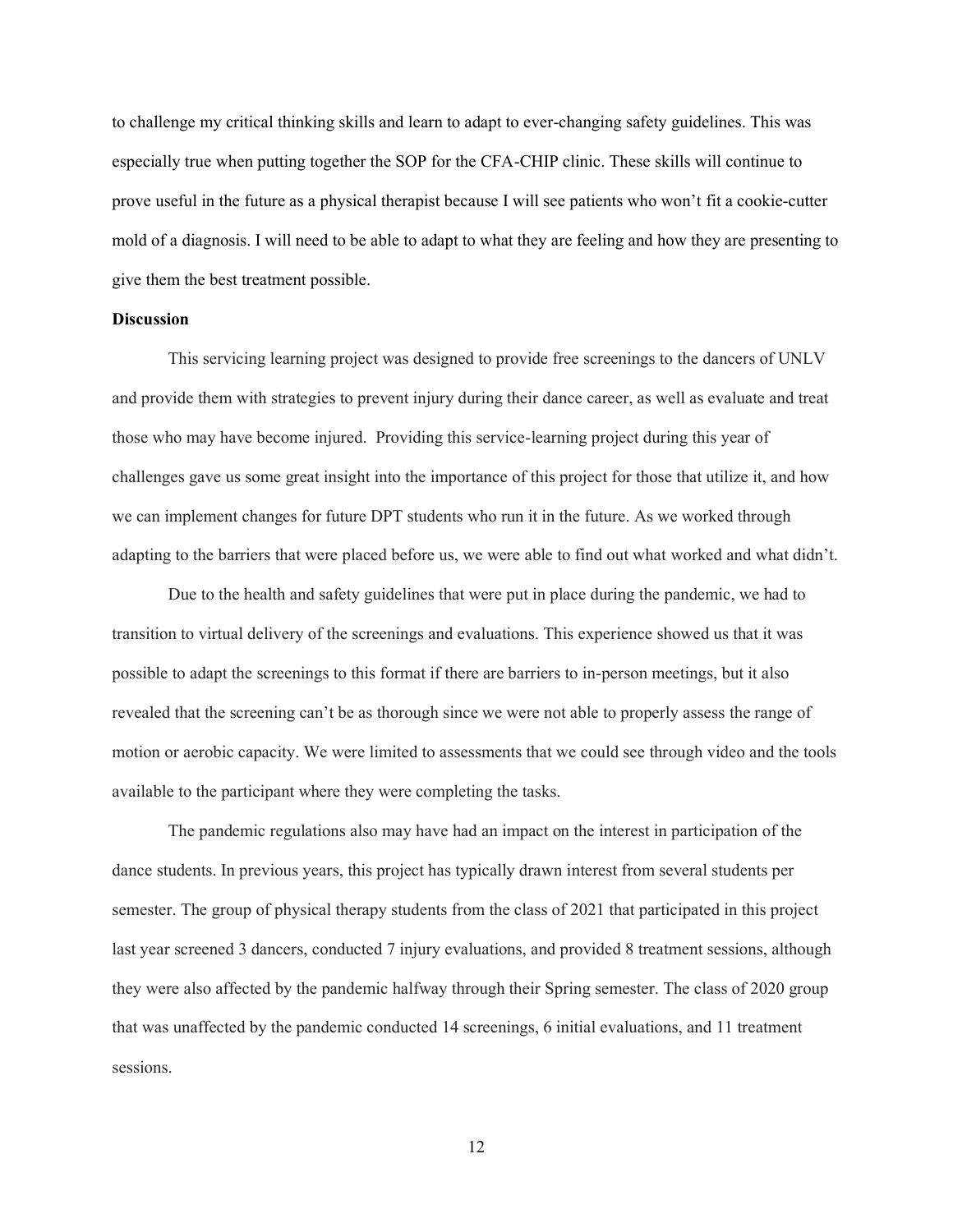This year we were only able to conduct one screening in the Fall and one evaluation in the Spring. We believe that part of this was a lack of perceived value from a virtual screening or a limited exposure to the availability of the screening due to reduced in-person classes across campus. We were able to present the information to the dance students in-person at the beginning of the Fall semester, but we could only share a video with the students at the beginning of the Spring semester. This limited exposure, especially during the Spring semester since we were only able to share a brief video during their class. This may have not allowed them to fully understand the importance of these screenings or the value that could be provided. We were also not present in the class, so they weren't able to ask any questions to help them understand it better.

As part of our adaptation process, we also provided some seminar videos that were shared with the dancers. The first video we shared was a seminar presentation on injury prevention for dancers. This provided a lot of the information that they might get from participating in a screening with us, along with some general health and wellness tips to prevent injuries. We also shared a video explaining our screening protocol in lieu of an in-person presentation to recruit participants. These videos were useful for providing information to the dance students, but since we were not able to attend in person it limited our ability to answer questions or convey the importance of our project to the dancers. Because of the limitation of being unable to present this information in person, our efforts to recruit participants were severely limited. With fewer participants, we were unable to determine if our video seminars were beneficial to the dancers since we did not receive direct feedback related to the content from the dancers.

During the Spring semester, we were able to draft and submit an SOP request to return to inperson screenings. This was in response to getting a space to conduct screenings in the new College of Fine Arts Consortium of Health and Injury Prevention Clinic, also known as CFA CHIP. This SOP allowed us to safely return to conducting screenings in person at the new clinic, where we had access to a room set aside for our use with the equipment necessary to complete all aspects of the screenings and evaluations. Even with this space, however, we were only able to conduct one evaluation during the Spring semester. Again, this may be due to being unable to recruit participants in person. However,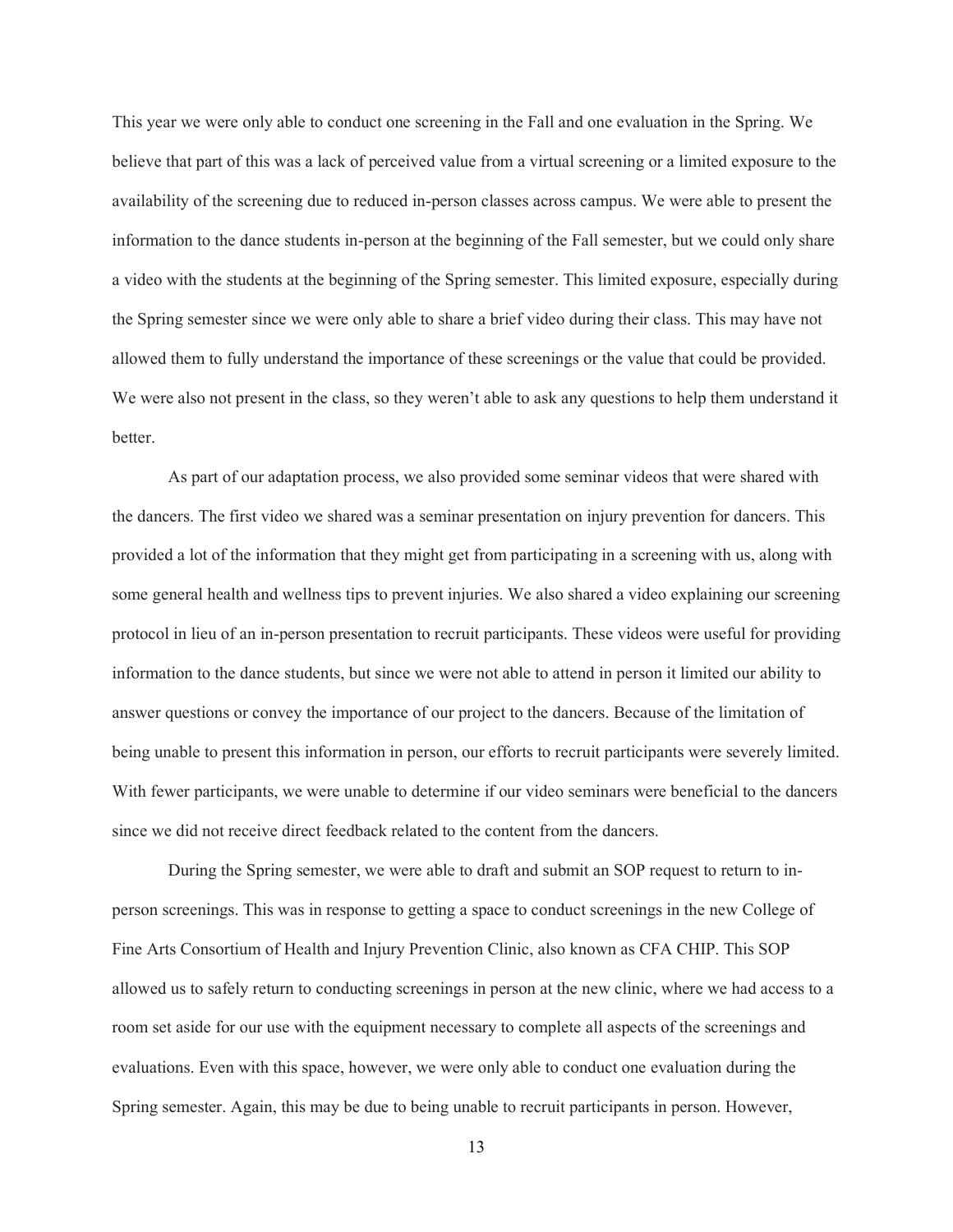designing an SOP allowed us to gain insight into the intricacies of creating a safe place for healthcare professionals, a practice we will have to continue to perform upon starting our careers.

# **Limitations**

Our ability to recruit participants in this project was limited due to the COVID-19 pandemic and a lack of access to in-person recruiting. The screenings themselves were limited to virtual screenings and this shortened our protocol, which will not allow for a full risk screening. This may lead to missing important information and might alter the suggestions that we can make to the dancers that were screened. As we moved into the new CFA CHIP clinic, we realized that we only had a screening protocol for dancers. This clinic is open to all College of Fine Arts students, so there is a need for injury risk screenings for other students.

### **Suggestions for future students**

As we have expanded the scope of our project to look at screening protocols for musicians, we have decided to include suggestions for future students in the concluding paragraph at the end of the paper.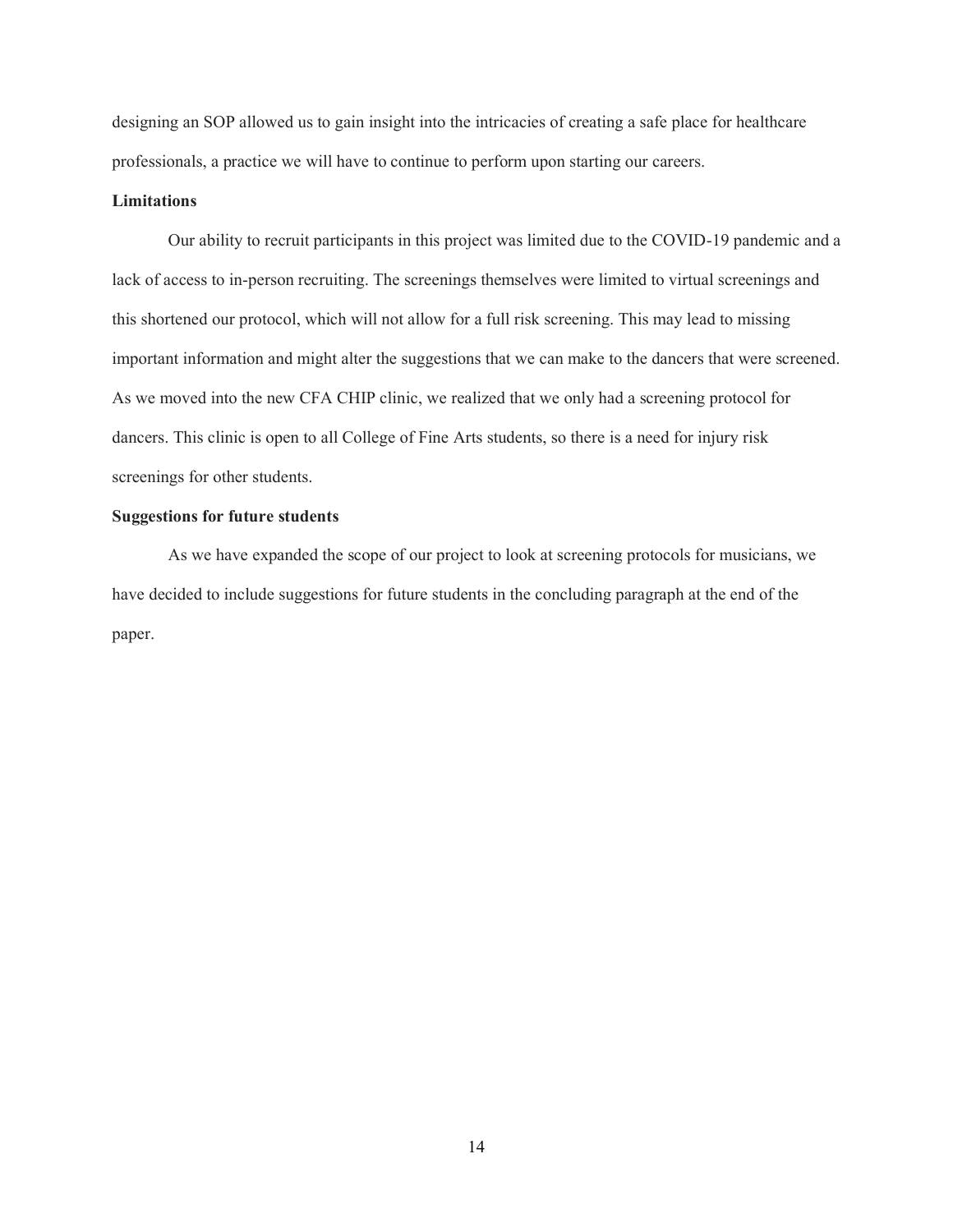### **Part II: Musician Screening**

# **Musician Background**

Musculoskeletal disorders and injuries are highly prevalent in professional and student musicians, with a reported rate of 41 to 97% per year [\(Rotter et al., 2020; Steemers et al., 2020; Wolff et al., 2021\).](https://www.zotero.org/google-docs/?u2gpw3) The incidence rate and location of injury can vary based on several factors including instrument type, practice and performance routines, and experience level [\(Wolff et al., 2021\).](https://www.zotero.org/google-docs/?934N9B) Student musicians tend to report a higher rate of injury than professional musicians, with string players reporting the highest rate of injury [\(Wolff et al., 2021\).](https://www.zotero.org/google-docs/?2zkfKp) Though there were varying rates and types of injury, some commonly reported risk factors were repetitive movements, prolonged asymmetrical posture such as an elevated arm position, playing a string instrument, and female sex [\(Kok et al., 2016; Rotter et al., 2020; Wolff et al., 2021\).](https://www.zotero.org/google-docs/?vv9HKQ) Injuries affect performance, career longevity, and musculoskeletal and mental health, and contribute to the high healthcare costs for professional musicians, with an estimated \$187 million annually [\(Wolff et](https://www.zotero.org/google-docs/?ew8rII)  [al., 2021\).](https://www.zotero.org/google-docs/?ew8rII) Therefore, it is important to prevent injuries and establish proper postures and healthy habits in musician students.

### **Review of Research**

Using the PubMed database, searches were done using the following keywords and phrases: "musician injury screening," "physical therapy and musicians," "musculoskeletal screening for musicians," "physical therapy and musician injury," "musician injury prevalence," "musician injury incidence," and "musician injury risk factors." Since this paper is meant to propose a potential screening protocol for musicians being seen at CFA-CHIP, articles were included if they contained relevant information concerning screening protocols, injury incidence and/or risk factors in musicians, and injury prevalence among musicians.

 Based on these findings, we have learned that there are no generalized screening protocols that have been developed for musicians. As shown from research related to other areas like dance, screenings have proven to be effective in predicting and preventing injuries [\(Clark et al., 2013\).](https://www.zotero.org/google-docs/?dxjArD) With respect to musicians, it has been proposed that any developed screening should look at the musician as a whole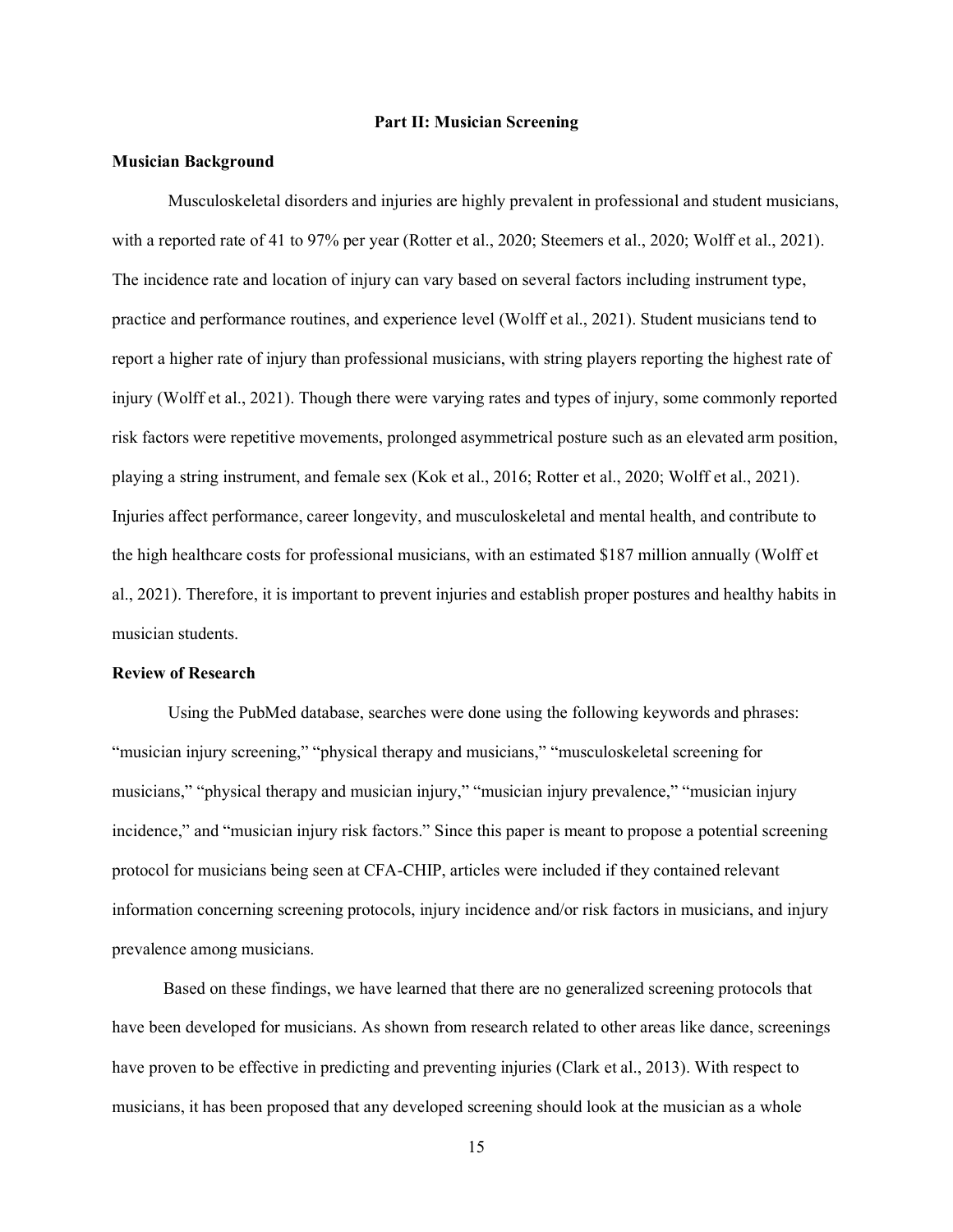including "psychological, physical, and behavioral" viewpoints [\(Clark et al., 2013\)](https://www.zotero.org/google-docs/?cT7Qbp)." To create a wellrounded screening tool, those implementing the tool must have detailed knowledge on the variations of each instrument a musician may play, and the unique demands that are placed on different musicians. For the purposes of this project, a generalized protocol for all musicians will be proposed based on the idea that there are injuries that are more prevalent than others among musicians.

 While playing their instrument, musicians are often required to sit with good posture and use their arms and hands for prolonged periods. Based on our knowledge of the human body, we know that staying still or performing the same motion repetitively can lead to injury. The same is true for musicians who experience musculoskeletal injuries [\(Hansen & Reed, 2006\).](https://www.zotero.org/google-docs/?tfbMSq) Based on an article from Steinmetz et al in 2012, musicians were more likely to identify areas of pain in their body if they experienced playingrelated musculoskeletal disorders than those who did not, making pain one common complaint of musicians. In those who play string instruments, common injuries include overuse injuries, focal dystonia, neuropathies, and hypermobility and hypomobility issues [\(H.-S. Lee et al., 2013; Steinmetz et al., 2012\).](https://www.zotero.org/google-docs/?7Wg00o) These issues are often related to the spine and shoulders but may also involve any joint in the upper extremity [\(H.-S. Lee et al., 2013\).](https://www.zotero.org/google-docs/?yH4cgL) Other sources have cited musculoskeletal issues related to posture, excessive force, overuse, insufficient rest, and osteoarthritis in more than those who play string instruments [\(Hansen & Reed, 2006; Kok et al., 2016; H.-S. Lee et al., 2013; Rotter et al., 2020\).](https://www.zotero.org/google-docs/?uQYQWS) Many of the symptoms associated with these types of injuries can present as weakness, numbness, tingling, loss of range of motion or pain [\(Hansen & Reed, 2006\).](https://www.zotero.org/google-docs/?dCCEy8) These injuries and symptoms can lead to decreased playing time, loss of speed or volume and difficulty playing one's instrument [\(Hansen & Reed, 2006\).](https://www.zotero.org/google-docs/?tYpE9B)

Currently, the most common treatments used to treat symptoms the musician may be experiencing are use of NSAIDS, physical therapy, rest, and in severe cases surgery [\(H.-S. Lee et al.,](https://www.zotero.org/google-docs/?Crqu1k)  [2013\).](https://www.zotero.org/google-docs/?Crqu1k) Other modifications can be done to help ease the musician's symptoms such as room temperature, correcting the fit of the instrument, properly fitted chair and music stand, or being in a well-lit area [\(Hansen & Reed, 2006\).](https://www.zotero.org/google-docs/?ohoj2x) Our proposed screening will address the musculoskeletal concerns or impairments of the musician while educating them and helping them to reach out to other music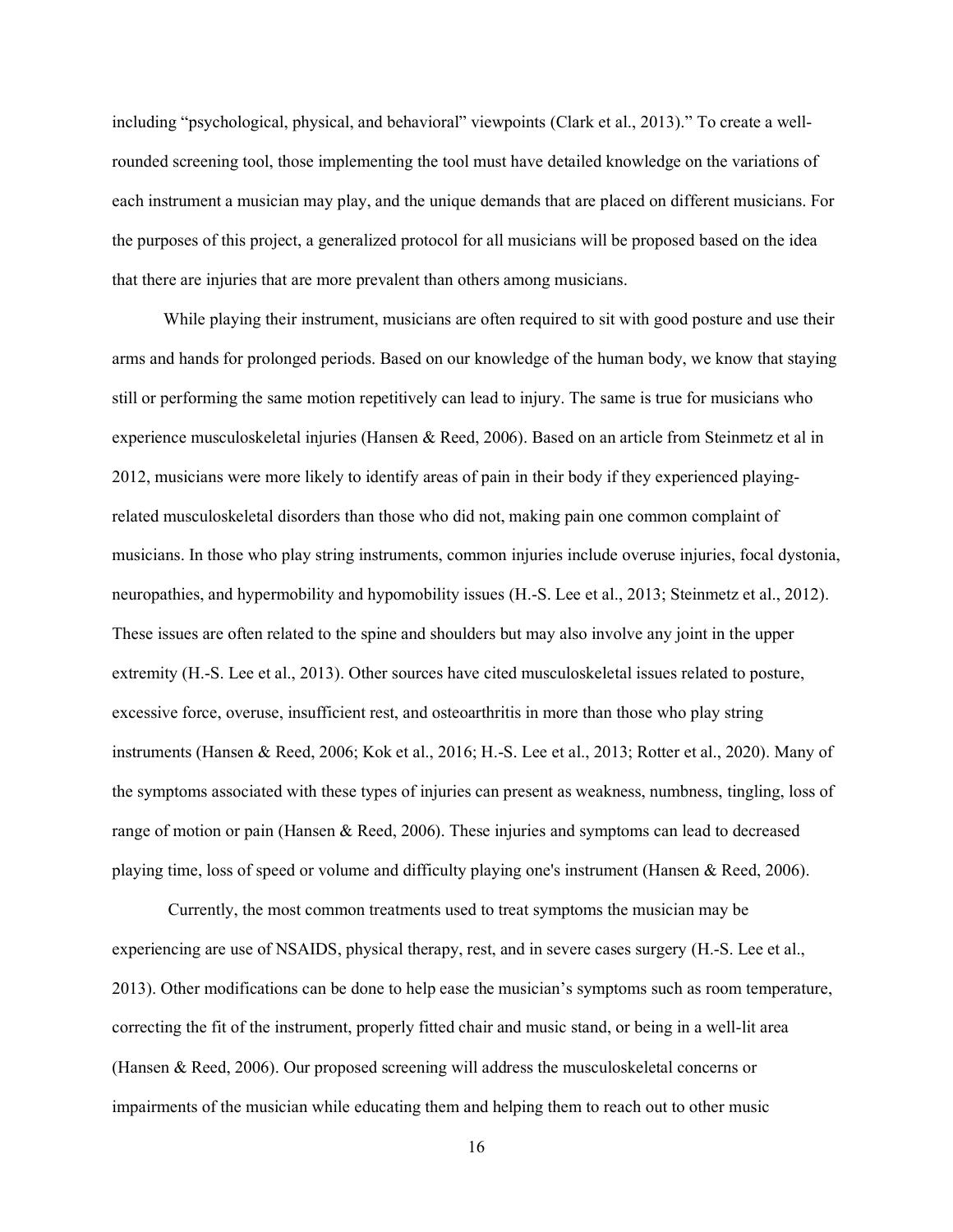professionals when a more specialized technique is needed. Current research has shown that physical therapy has helped to treat musculoskeletal injuries that are commonly experienced by musicians. Screening for these injuries should be comprehensive and look at many areas such as range of motion, strength, nerve tension, and other things related to a musician's playing time and posture [\(Clark et al.,](https://www.zotero.org/google-docs/?XWC4mg)  [2013; Hansen & Reed, 2006; Rotter et al., 2020\).](https://www.zotero.org/google-docs/?XWC4mg) As discussed before, the screening should also address the psychological and behavioral aspects of the musician [\(Clark et al., 2013\).](https://www.zotero.org/google-docs/?IzfXc8)

# **Proposed Screening Protocol**

As discussed in our review of the research, we could not find a specific screening protocol to implement for future students that are conducting screenings and evaluations at CFA CHIP. Instead, we have decided to take the information that we gathered from the research based on common injuries and risk factors to make some suggestions for screening assessments. This list is not meant to be exhaustive or used as a checklist, as there are many different demands placed on musicians depending on what instrument they play. Screenings for musicians should be individualized examinations. Components of the exam should include a questionnaire that includes patient history and current load/intensity, and a thorough physical exam to assess posture, mobility, and musculoskeletal limitations. An outline of suggested assessments is listed in Table 1.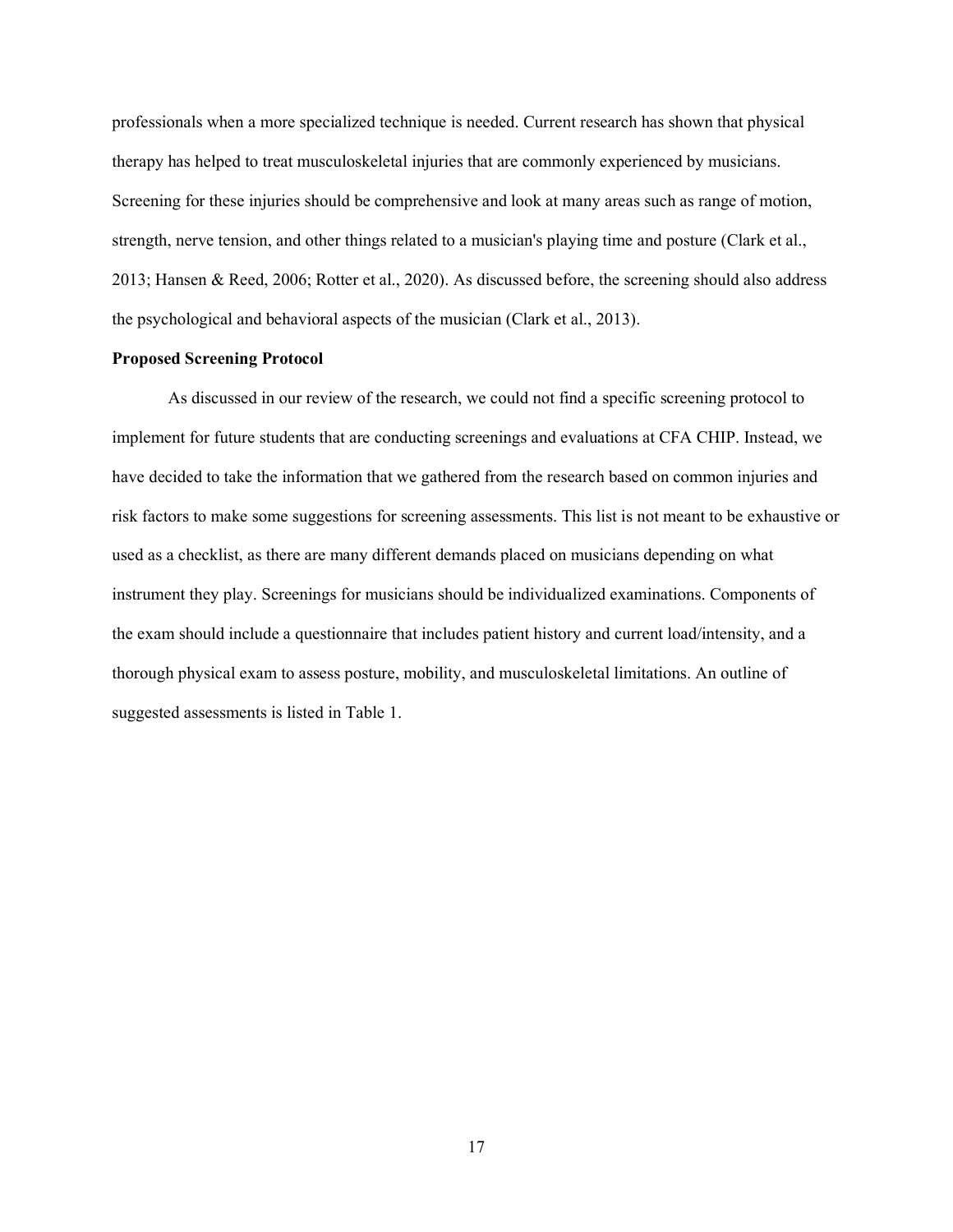**Table 1**: Outline of Proposed Musician Screening

| Musician Screening Outline        |                                                                                                                                                                                                   |
|-----------------------------------|---------------------------------------------------------------------------------------------------------------------------------------------------------------------------------------------------|
| Questionnaire                     | Playing experience<br>Daily/Weekly playing time<br>Any changes in load/intensity<br>Injury history<br>Current pain/limitations<br>Fitness level<br>Sleeping habits<br><b>Nutrition Assessment</b> |
| <b>Playing Posture Assessment</b> | Specific to the instrument played<br>Seated<br>Standing                                                                                                                                           |
| Beighton Hypermobility Scale      |                                                                                                                                                                                                   |
| Range of Motion                   | Shoulder<br>Elbow<br>Wrist<br>Hand<br>Cervical<br>Trunk                                                                                                                                           |
| Manual Muscle Testing             | Shoulder<br>Elbow<br>Wrist<br>Hand<br>Cervical<br>Trunk                                                                                                                                           |
| <b>Nerve Tension Tests</b>        |                                                                                                                                                                                                   |
| <b>Pain Provocation Tests</b>     |                                                                                                                                                                                                   |

These tests along with the questionnaire will provide a good indication of musculoskeletal limitations and risk for injury for musicians. As many injuries for musicians are due to overuse, it will also be important to include patient education on proper rest and gradual load/intensity progression.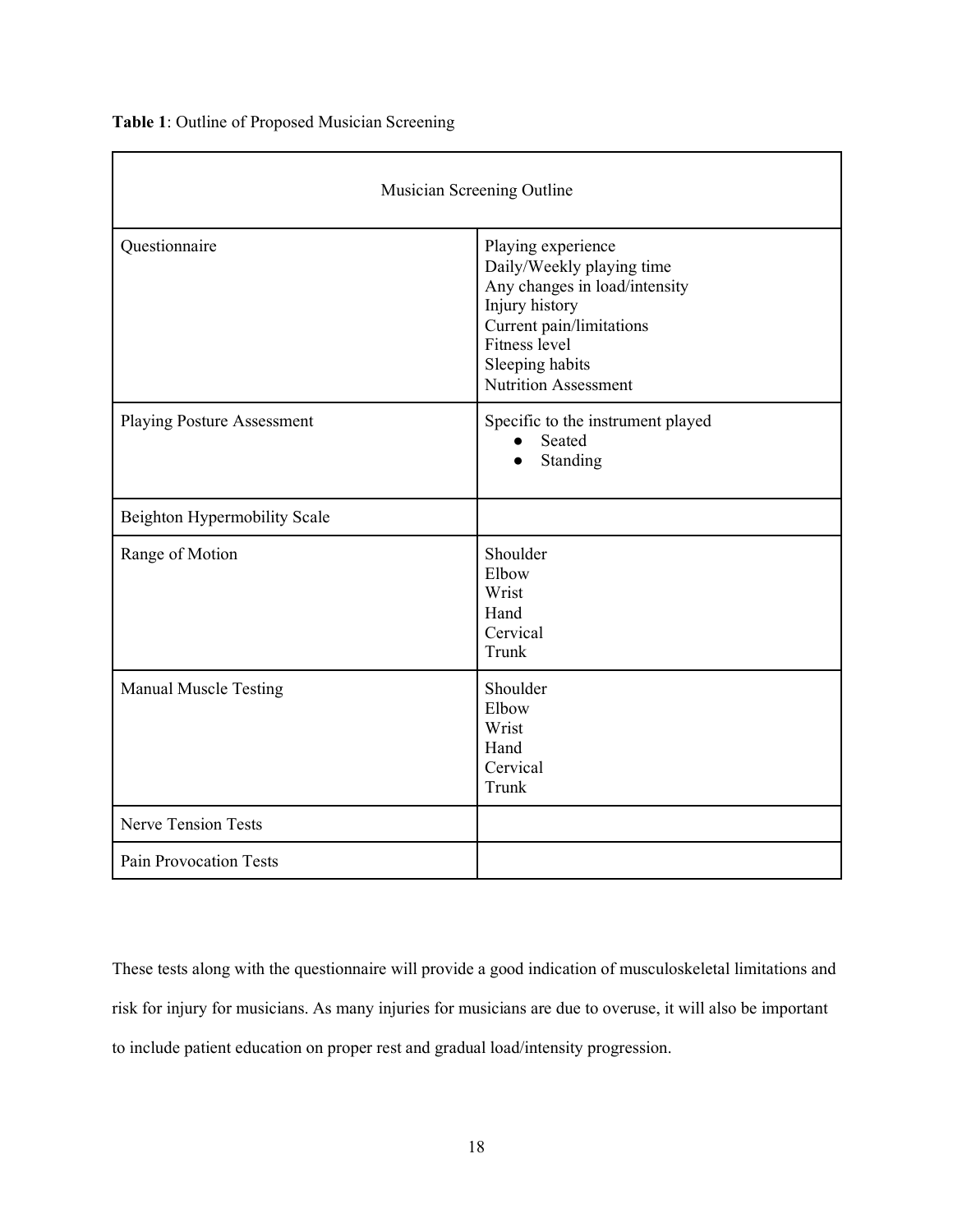## **Summative Conclusions**

In conclusion, injuries among dance and music students are very common. Injuries affect performance, career longevity, and health. Therefore, it is important to decrease rates of injury in these populations. A dancer screening clinic with a standardized screening protocol has been shown to be beneficial in preventing injury in dancers. However, specialized screenings with general components may be more appropriate for musicians due to the various types of instruments played (Chan & Ackermann, [2014\).](https://www.zotero.org/google-docs/?FhQXTb) The CFA CHIP clinic will also provide specialized care for performing arts students for performance related injuries in the future. We recommend future PT students working on this project to use the outline above as a guideline when screening musicians. The outline we have developed should be continued to be updated as new evidence becomes available. Additional marketing strategies may be implemented in the future to increase awareness and participation for the clinic, such as Instagram posts on the UNLV official pages, frequent emails, and in-person presentations. The addition of regular screening events where physical therapy students will be available for 4-6 hours for screenings a couple of days a semester, or screening events during a dance class may be worthwhile avenues to explore to increase access to specialized care for dance and musician students.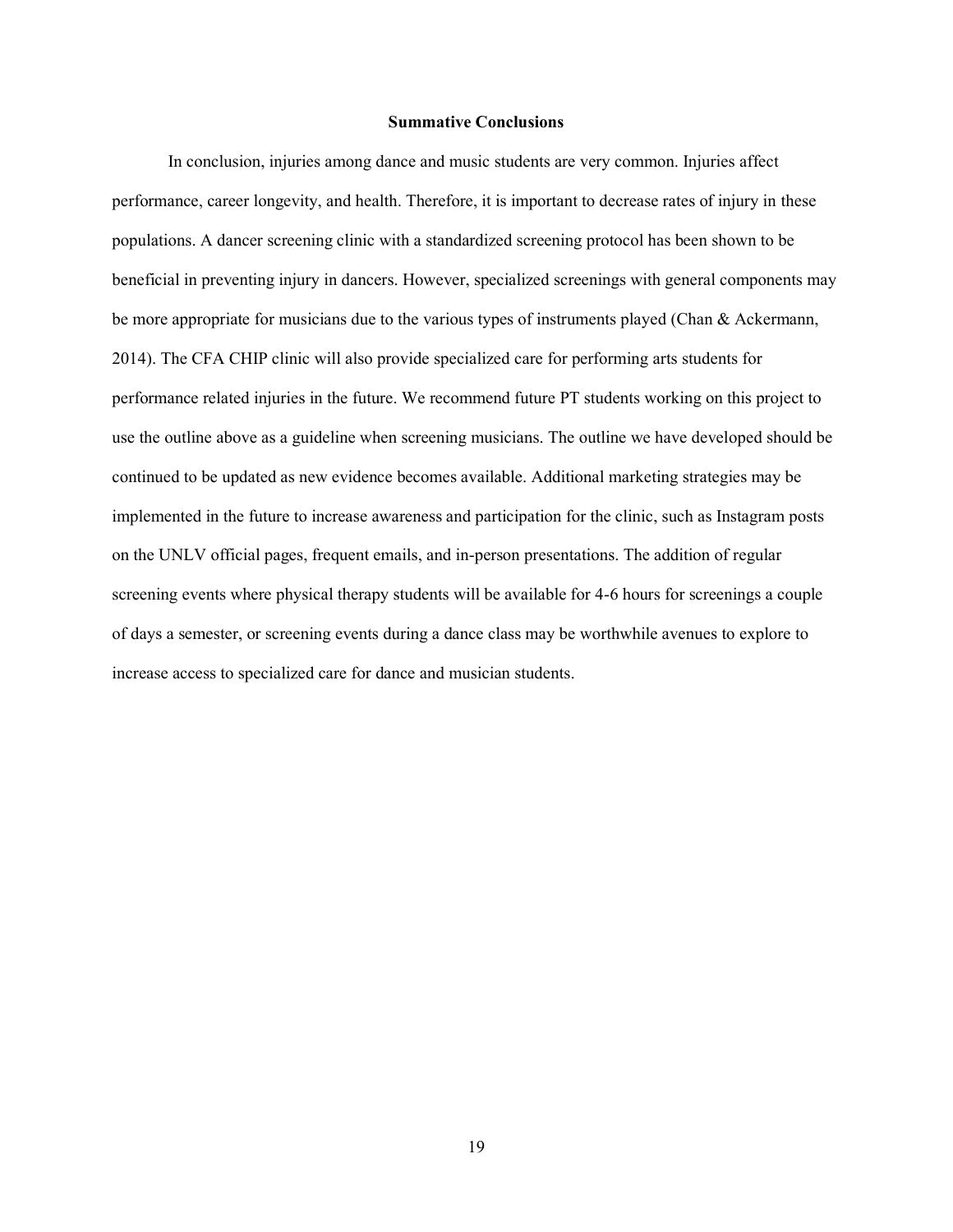### **References**

- American Physical Therapy Association (2008). Position on Telehealth. *TELEHEALTH HOD P06‐19‐15‐ 09 [Initial: HOD P06‐14‐07‐07] [Position].* Retrieved from https://www.apta.org/siteassets/pdfs/policies/telehealth.pdf
- [Armstrong, R. \(2019\). Dance screening practices in dance companies, dance schools and university dance](https://www.zotero.org/google-docs/?broken=y8RYe9)  [programmes: An international survey of current practices | Ross Armstrong, 2019.](https://www.zotero.org/google-docs/?broken=y8RYe9) *[OA Journal of](https://www.zotero.org/google-docs/?broken=y8RYe9)  [Case Reports](https://www.zotero.org/google-docs/?broken=y8RYe9)*[,](https://www.zotero.org/google-docs/?broken=y8RYe9) *[Volume 1](https://www.zotero.org/google-docs/?broken=y8RYe9)*[.](https://www.zotero.org/google-docs/?broken=y8RYe9) [https://doi.org/10.33118/oaj.rep.2019.01.007](https://www.zotero.org/google-docs/?broken=XGGr3W)
- [Armstrong, R., & Relph, N. \(2018\). Screening tools as a predictor of injury in dance: Systematic literature](https://www.zotero.org/google-docs/?broken=IIHu4Z)  [review and meta-analysis.](https://www.zotero.org/google-docs/?broken=IIHu4Z) *[Sports Medicine -](https://www.zotero.org/google-docs/?broken=IIHu4Z) Open*[,](https://www.zotero.org/google-docs/?broken=IIHu4Z) [4](https://www.zotero.org/google-docs/?broken=IIHu4Z)[.](https://www.zotero.org/google-docs/?broken=IIHu4Z) <https://doi.org/10.1186/s40798-018-0146-z>
- Bronner, S. (2018). APTA Combined Sections Meeting. In Components of Adolescent Dance Screens: What should we include? ADAM Center and Alvin Ailey American Dance Theater, New York, NY. Retrieved from https://www.researchgate.net/publication/323200113 Components of Adolescent Dance Scree ns\_What\_should\_we\_include.
- [Bronner, S., & Bauer, N. G. \(2018\). Risk factors for musculoskeletal injury in elite pre-professional](https://www.zotero.org/google-docs/?broken=XzdKcr)  [modern dancers: A prospective cohort prognostic study.](https://www.zotero.org/google-docs/?broken=XzdKcr) *[Physical Therapy in Sport](https://www.zotero.org/google-docs/?broken=XzdKcr)*[,](https://www.zotero.org/google-docs/?broken=XzdKcr) *[31](https://www.zotero.org/google-docs/?broken=XzdKcr)*[, 42–51.](https://www.zotero.org/google-docs/?broken=XzdKcr)  [https://doi.org/10.1016/j.ptsp.2018.01.008](https://www.zotero.org/google-docs/?broken=XzdKcr)
- [Bronner, S., Codman, E., Hash-Campbell, D., & Ojofeitimi, S. \(2016\). Differences in preseason aerobic](https://www.zotero.org/google-docs/?broken=Hrn0bQ)  [fitness screening in professional and pre-professional modern dancers.](https://www.zotero.org/google-docs/?broken=Hrn0bQ) *[Journal of Dance](https://www.zotero.org/google-docs/?broken=Hrn0bQ)  [Medicine & Science](https://www.zotero.org/google-docs/?broken=Hrn0bQ)*[,](https://www.zotero.org/google-docs/?broken=Hrn0bQ) *[20](https://www.zotero.org/google-docs/?broken=Hrn0bQ)*[\(1\), 11–22.](https://www.zotero.org/google-docs/?broken=Hrn0bQ)
- [Caine, D., Goodwin, B. J., Caine, C. G., & Bergeron, G. \(2015\). Epidemiological review of injury in pre](https://www.zotero.org/google-docs/?broken=3HoJeY)[professional ballet dancers.](https://www.zotero.org/google-docs/?broken=3HoJeY) *[Journal of Dance Medicine & Science](https://www.zotero.org/google-docs/?broken=3HoJeY)*[,](https://www.zotero.org/google-docs/?broken=3HoJeY) *[19](https://www.zotero.org/google-docs/?broken=3HoJeY)*[\(4\), 140–148.](https://www.zotero.org/google-docs/?broken=3HoJeY)
- [Campbell, R. S., Lehr, M. E., Livingston, A., McCurdy, M., & Ware, J. K. \(2019\). Intrinsic modifiable](https://www.zotero.org/google-docs/?broken=QgWZWO)  [risk factors in ballet dancers: Applying evidence based practice principles to enhance clinical](https://www.zotero.org/google-docs/?broken=QgWZWO)  [applications.](https://www.zotero.org/google-docs/?broken=QgWZWO) *[Physical Therapy in Sport](https://www.zotero.org/google-docs/?broken=QgWZWO)*[,](https://www.zotero.org/google-docs/?broken=QgWZWO) *[38](https://www.zotero.org/google-docs/?broken=QgWZWO)*[, 106–114. https://doi.org/10.1016/j.ptsp.2019.04.022](https://www.zotero.org/google-docs/?broken=QgWZWO)

[Casey, J. \(2019, September 9\).](https://www.zotero.org/google-docs/?broken=f9Ey7F) *[UNLV to Offer New Tuition+](https://www.zotero.org/google-docs/?broken=f9Ey7F) [Award Program for Nevada Residents](https://www.zotero.org/google-docs/?broken=f9Ey7F)*[.](https://www.zotero.org/google-docs/?broken=f9Ey7F)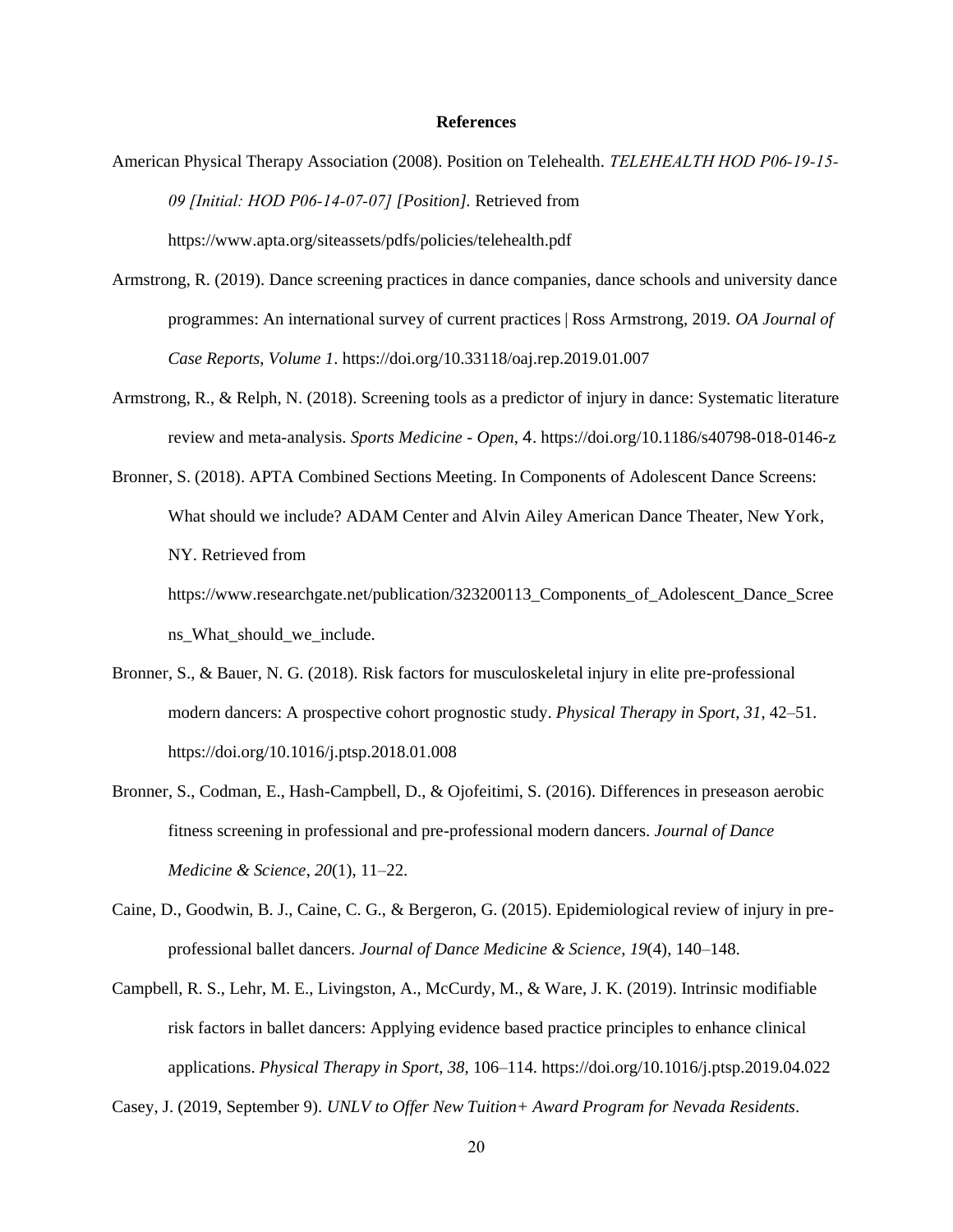[University of Nevada, Las Vegas.](https://www.zotero.org/google-docs/?broken=f9Ey7F) [http://www.unlv.edu/news/release/unlv-offer-new-tuition](http://www.unlv.edu/news/release/unlv-offer-new-tuition-award-program-nevada-residents)[award-program-nevada-residents](http://www.unlv.edu/news/release/unlv-offer-new-tuition-award-program-nevada-residents)

- [Chan, C., & Ackermann, B. \(2014\). Evidence-informed physical therapy management of performance](https://www.zotero.org/google-docs/?P43usN)[related musculoskeletal disorders in musicians.](https://www.zotero.org/google-docs/?P43usN) *[Frontiers in Psychology](https://www.zotero.org/google-docs/?P43usN)*[,](https://www.zotero.org/google-docs/?P43usN) [0](https://www.zotero.org/google-docs/?P43usN)[.](https://www.zotero.org/google-docs/?P43usN)  [https://doi.org/10.3389/fpsyg.2014.00706](https://www.zotero.org/google-docs/?P43usN)
- Clark, T., Williamon, A., & Redding, E. (2013). The value of health screening in music schools and conservatoires. *Clinical Rheumatology*, *32*(4), 497–500[.](http://dx.doi.org.ezproxy.library.unlv.edu/10.1007/s10067-013-2203-9) <http://dx.doi.org.ezproxy.library.unlv.edu/10.1007/s10067-013-2203-9>
- [CollegeSimply. \(n.d.\).](https://www.zotero.org/google-docs/?broken=hVTrbC) *[University of Nevada Las Vegas Diversity & Student Demographics](https://www.zotero.org/google-docs/?broken=hVTrbC)*. CollegeSimply. Retrieved April 29, 2020, from <https://www.collegesimply.com/colleges/nevada/university-of-nevada-las-vegas/students/>
- Caine, D., Goodwin, B. J., Caine, C. G., & Bergeron, G. (2015). Epidemiological review of injury in preprofessional ballet dancers. *Journal of Dance Medicine & Science,* 19(4), 140–148.
- [Ekegren, C. L., Quested, R., & Brodrick, A. \(2014\). Injuries in pre-professional ballet dancers: Incidence,](https://www.zotero.org/google-docs/?broken=VORbrC)  [characteristics and consequences.](https://www.zotero.org/google-docs/?broken=VORbrC) *[Journal of Science and Medicine in Sport](https://www.zotero.org/google-docs/?broken=VORbrC)*[,](https://www.zotero.org/google-docs/?broken=VORbrC) *[17](https://www.zotero.org/google-docs/?broken=VORbrC)*[\(3\), 271–275.](https://www.zotero.org/google-docs/?broken=VORbrC)  [https://doi.org/10.1016/j.jsams.2013.07.013](https://www.zotero.org/google-docs/?broken=VORbrC)
- [Fuller, M., Moyle, G. M., Hunt, A. P., & Minett, G. M. \(2020\). Injuries during transition periods across](https://www.zotero.org/google-docs/?broken=JwPoz7)  [the year in pre-professional and professional ballet and contemporary dancers: A systematic](https://www.zotero.org/google-docs/?broken=JwPoz7)  [review and meta-analysis.](https://www.zotero.org/google-docs/?broken=JwPoz7) *[Physical Therapy in Sport](https://www.zotero.org/google-docs/?broken=JwPoz7)*[,](https://www.zotero.org/google-docs/?broken=JwPoz7) *[44](https://www.zotero.org/google-docs/?broken=JwPoz7)*[, 14–23.](https://www.zotero.org/google-docs/?broken=JwPoz7)  <https://doi.org/10.1016/j.ptsp.2020.03.010>

[Hansen, P. A., & Reed, K. \(2006\). Common Musculoskeletal Problems in the Performing Artist.](https://www.zotero.org/google-docs/?P43usN) *[Physical](https://www.zotero.org/google-docs/?P43usN)  [Medicine and Rehabilitation Clinics of North America](https://www.zotero.org/google-docs/?P43usN)*[,](https://www.zotero.org/google-docs/?P43usN) *[17](https://www.zotero.org/google-docs/?P43usN)*[\(4\), 789–801.](https://www.zotero.org/google-docs/?P43usN)  <https://doi.org/10.1016/j.pmr.2006.08.001>

- HEP2go. (n.d.). Retrieved December 16, 2020, from https://www.hep2go.com/
- [Kenny, S. J., Palacios-Derflingher, L., Whittaker, J. L., & Emery, C. A. \(2018\). The influence of injury](https://www.zotero.org/google-docs/?broken=JxqiR2)  [definition on injury burden in preprofessional](https://www.zotero.org/google-docs/?broken=JxqiR2) [ballet and contemporary dancers.](https://www.zotero.org/google-docs/?broken=JxqiR2) *[Journal of](https://www.zotero.org/google-docs/?broken=JxqiR2)*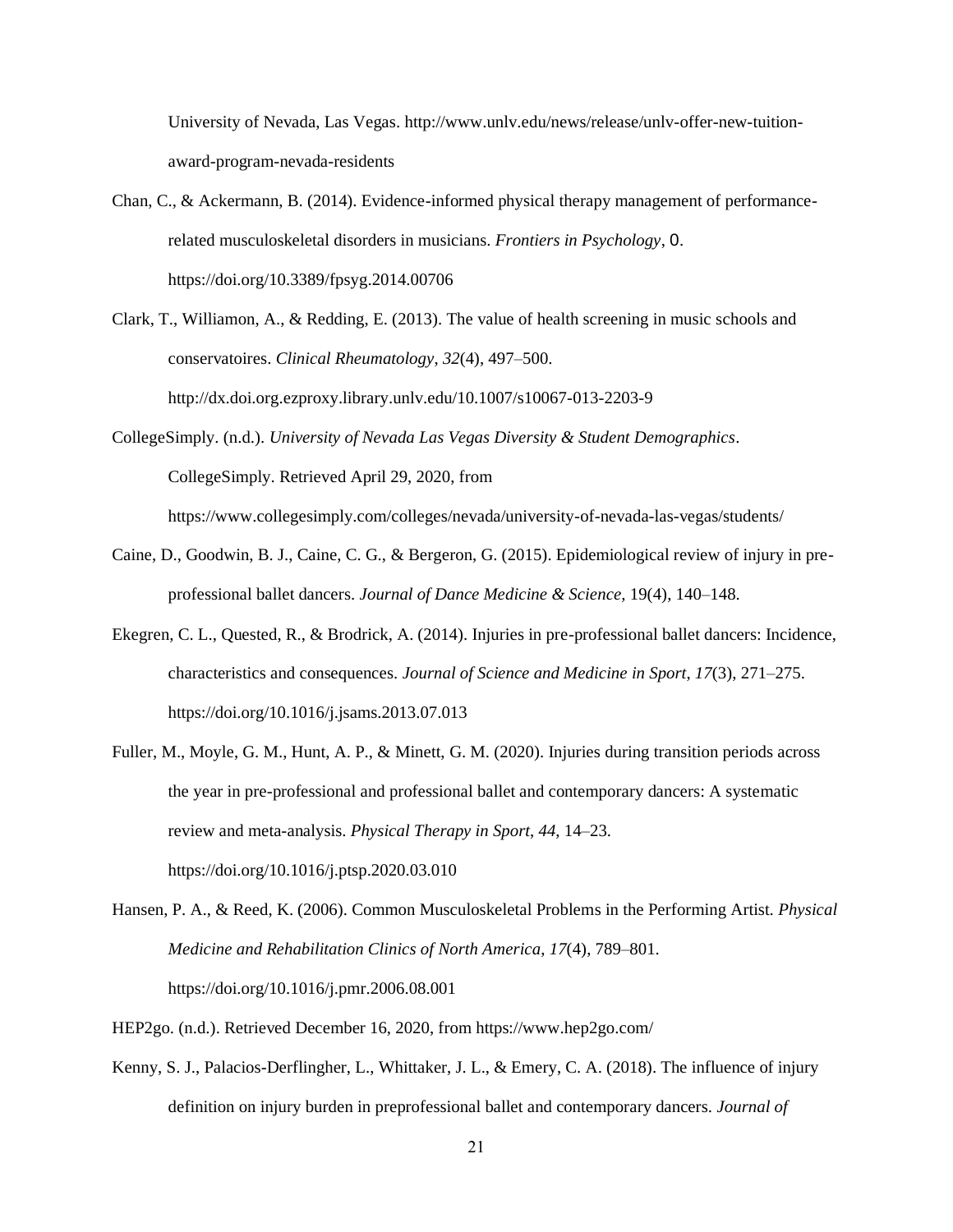*[Orthopaedic & Sports Physical Therapy](https://www.zotero.org/google-docs/?broken=JxqiR2)*[,](https://www.zotero.org/google-docs/?broken=JxqiR2) *[48](https://www.zotero.org/google-docs/?broken=JxqiR2)*[\(3\), 185–193.](https://www.zotero.org/google-docs/?broken=JxqiR2)

- [Kok, L. M., Huisstede, B. M. A., Voorn, V. M. A., Schoones, J. W., & Nelissen, R. G. H. H. \(2016\). The](https://www.zotero.org/google-docs/?P43usN)  [occurrence of musculoskeletal complaints among professional musicians: A systematic review.](https://www.zotero.org/google-docs/?P43usN)  *[International Archives of Occupational and Environmental Health](https://www.zotero.org/google-docs/?P43usN)*[,](https://www.zotero.org/google-docs/?P43usN) *[89](https://www.zotero.org/google-docs/?P43usN)*[\(3\), 373–396.](https://www.zotero.org/google-docs/?P43usN)  [http://dx.doi.org.ezproxy.library.unlv.edu/10.1007/s00420-015-1090-6](https://www.zotero.org/google-docs/?P43usN)
- [Lee, L., Reid, D., Cadwell, J., & Palmer, P. \(2017\). Injury](https://www.zotero.org/google-docs/?broken=naxuFk) incidence, dance exposure and the use of the [movement competency screen \(mcs\) to identify variables associated with injury in full-time pre](https://www.zotero.org/google-docs/?broken=naxuFk)[professional dancers.](https://www.zotero.org/google-docs/?broken=naxuFk) *[International Journal of Sports Physical Therapy](https://www.zotero.org/google-docs/?broken=naxuFk)*[,](https://www.zotero.org/google-docs/?broken=naxuFk) *[12](https://www.zotero.org/google-docs/?broken=naxuFk)*[\(3\), 352–370.](https://www.zotero.org/google-docs/?broken=naxuFk)
- [Lee, H.-S., Park, H. Y., Yoon, J. O., Kim, J. S., Chun, J. M., Aminata, I. W., Cho, W.-J., & Jeon, I.-H.](https://www.zotero.org/google-docs/?P43usN)  [\(2013\). Musicians' medicine: musculoskeletal problems in string players.](https://www.zotero.org/google-docs/?P43usN) *[Clinics in Orthopedic](https://www.zotero.org/google-docs/?P43usN)  [Surgery](https://www.zotero.org/google-docs/?P43usN)*[,](https://www.zotero.org/google-docs/?P43usN) [5](https://www.zotero.org/google-docs/?P43usN)[\(3\), 155–160. https://doi.org/10.4055/cios.2013.5.3.155](https://www.zotero.org/google-docs/?P43usN)
- [Mainwaring, L. M., & Finney, C. \(2017\). Psychological risk factors and outcomes of dance injury.](https://www.zotero.org/google-docs/?broken=GAi7Bj)  *[Journal of Dance Medicine & Science](https://www.zotero.org/google-docs/?broken=GAi7Bj)*[,](https://www.zotero.org/google-docs/?broken=GAi7Bj) *[21](https://www.zotero.org/google-docs/?broken=GAi7Bj)*[\(3\), 87–96.](https://www.zotero.org/google-docs/?broken=GAi7Bj)
- MedBridge. (2020, September 13). Retrieved December 16, 2020, from https://www.medbridgeeducation.com/
- [Rotter, G., Noeres, K., Fernholz, I., Willich, S. N., Schmidt, A., & Berghöfer, A. \(2020\). Musculoskeletal](https://www.zotero.org/google-docs/?P43usN)  [disorders and complaints in professional musicians: A systematic review of prevalence, risk](https://www.zotero.org/google-docs/?P43usN) [factors, and clinical treatment effects.](https://www.zotero.org/google-docs/?P43usN) *[International Archives of Occupational and Environmental](https://www.zotero.org/google-docs/?P43usN)  [Health](https://www.zotero.org/google-docs/?P43usN)*[,](https://www.zotero.org/google-docs/?P43usN) *[93](https://www.zotero.org/google-docs/?P43usN)*[\(2\), 149–187.](https://www.zotero.org/google-docs/?P43usN) <https://doi.org/10.1007/s00420-019-01467-8>
- [Steemers, S., van Middelkoop, M., de Boks, G. G., van Rijn, R. M., Bierma-Zeinstra, S. M. A., & Stubbe,](https://www.zotero.org/google-docs/?P43usN)  [J. H. \(2020\). The impact of injury definitions on measures of injury occurrence in classical music](https://www.zotero.org/google-docs/?P43usN)  [students: A prospective cohort study.](https://www.zotero.org/google-docs/?P43usN) *[BMC Musculoskeletal Disorders](https://www.zotero.org/google-docs/?P43usN)*[,](https://www.zotero.org/google-docs/?P43usN) *[21](https://www.zotero.org/google-docs/?P43usN)*[\(1\), 534.](https://www.zotero.org/google-docs/?P43usN)  [https://doi.org/10.1186/s12891-020-03490-0](https://www.zotero.org/google-docs/?P43usN)
- [Steinberg, N., Siev-ner, I., Peleg, S., Dar, G., Masharawi, Y., Zeev, A., &](https://www.zotero.org/google-docs/?broken=rGapNP) Hershkovitz, I. (2012). [Extrinsic and intrinsic risk factors associated with injuries in young dancers aged 8–16 years.](https://www.zotero.org/google-docs/?broken=rGapNP)  *[Journal of Sports Sciences](https://www.zotero.org/google-docs/?broken=rGapNP)*[,](https://www.zotero.org/google-docs/?broken=rGapNP) *[30](https://www.zotero.org/google-docs/?broken=rGapNP)*[\(5\), 485–495.](https://www.zotero.org/google-docs/?broken=rGapNP)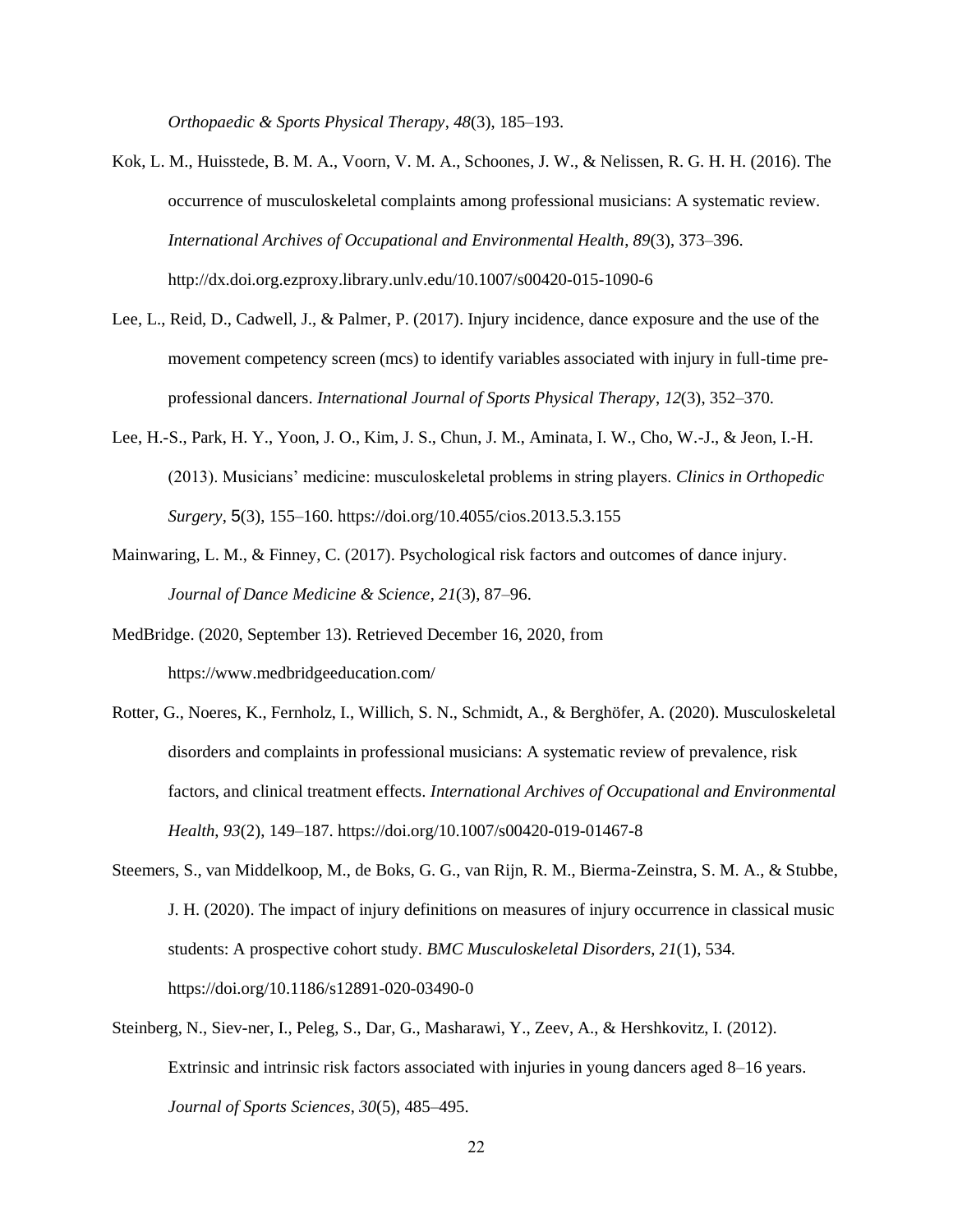- [Steinmetz, A., Möller, H., Seidel, W., & Rigotti, T. \(2012\). Playing-related musculoskeletal disorders in](https://www.zotero.org/google-docs/?P43usN)  [music students-associated musculoskeletal signs.](https://www.zotero.org/google-docs/?P43usN) *[European Journal of Physical and](https://www.zotero.org/google-docs/?P43usN)  [Rehabilitation Medicine](https://www.zotero.org/google-docs/?P43usN)*[,](https://www.zotero.org/google-docs/?P43usN) *[48](https://www.zotero.org/google-docs/?P43usN)*[\(4\), 625–633.](https://www.zotero.org/google-docs/?P43usN)
- [Twitchett, E., Nevill, A., Angio, M., Koutedakis, Y., & Wyon, M. \(2011\). Development, validity, and](https://www.zotero.org/google-docs/?broken=1aPQqr)  [reliability of a ballet-specific aerobic fitness test.](https://www.zotero.org/google-docs/?broken=1aPQqr) *[Journal of Dance Medicine & Science](https://www.zotero.org/google-docs/?broken=1aPQqr)*[,](https://www.zotero.org/google-docs/?broken=1aPQqr) *[15](https://www.zotero.org/google-docs/?broken=1aPQqr)*[\(3\),](https://www.zotero.org/google-docs/?broken=1aPQqr)  [123–127.](https://www.zotero.org/google-docs/?broken=1aPQqr)
- [Winden, D. P. A. M. van, Rijn, R. M. V., Richardson, A., Savelsbergh, G. J. P., Oudejans, R. R. D., &](https://www.zotero.org/google-docs/?broken=hNwEe6)  [Stubbe, J. H. \(2019\). Detailed injury epidemiology in contemporary dance: A 1-year prospective](https://www.zotero.org/google-docs/?broken=hNwEe6)  [study of 134 students.](https://www.zotero.org/google-docs/?broken=hNwEe6) *[BMJ Open Sport & Exercise Medicine](https://www.zotero.org/google-docs/?broken=hNwEe6)*[,](https://www.zotero.org/google-docs/?broken=hNwEe6) [5](https://www.zotero.org/google-docs/?broken=hNwEe6)[\(1\), e000453.](https://www.zotero.org/google-docs/?broken=hNwEe6)  <https://doi.org/10.1136/bmjsem-2018-000453>
- [Wolff, A. L., Ling, D. I., Casey, E. K., Toresdahl, B. G., & Gellhorn, A. C. \(2021\). Feasibility and impact](https://www.zotero.org/google-docs/?P43usN)  [of a musculoskeletal health for musicians \(MHM\) program for musician students: A randomized](https://www.zotero.org/google-docs/?P43usN)  [controlled pilot study.](https://www.zotero.org/google-docs/?P43usN) *[Journal of Hand Therapy](https://www.zotero.org/google-docs/?P43usN)*[,](https://www.zotero.org/google-docs/?P43usN) *[34](https://www.zotero.org/google-docs/?P43usN)*[\(2\), 159–165.](https://www.zotero.org/google-docs/?P43usN)  [https://doi.org/10.1016/j.jht.2021.04.001](https://www.zotero.org/google-docs/?P43usN)
- [Yau, R. K., Golightly, Y. M., Richardson, D. B., Runfola, C. D., Waller, A. E., & Marshall, S. W. \(2017\).](https://www.zotero.org/google-docs/?broken=SmD8gr)  [Potential predictors of injury among pre-professional ballet and contemporary dancers.](https://www.zotero.org/google-docs/?broken=SmD8gr) *[Journal of](https://www.zotero.org/google-docs/?broken=SmD8gr)  [Dance Medicine & Science](https://www.zotero.org/google-docs/?broken=SmD8gr)*[,](https://www.zotero.org/google-docs/?broken=SmD8gr) *[21](https://www.zotero.org/google-docs/?broken=SmD8gr)*[\(2\), 53–63.](https://www.zotero.org/google-docs/?broken=SmD8gr)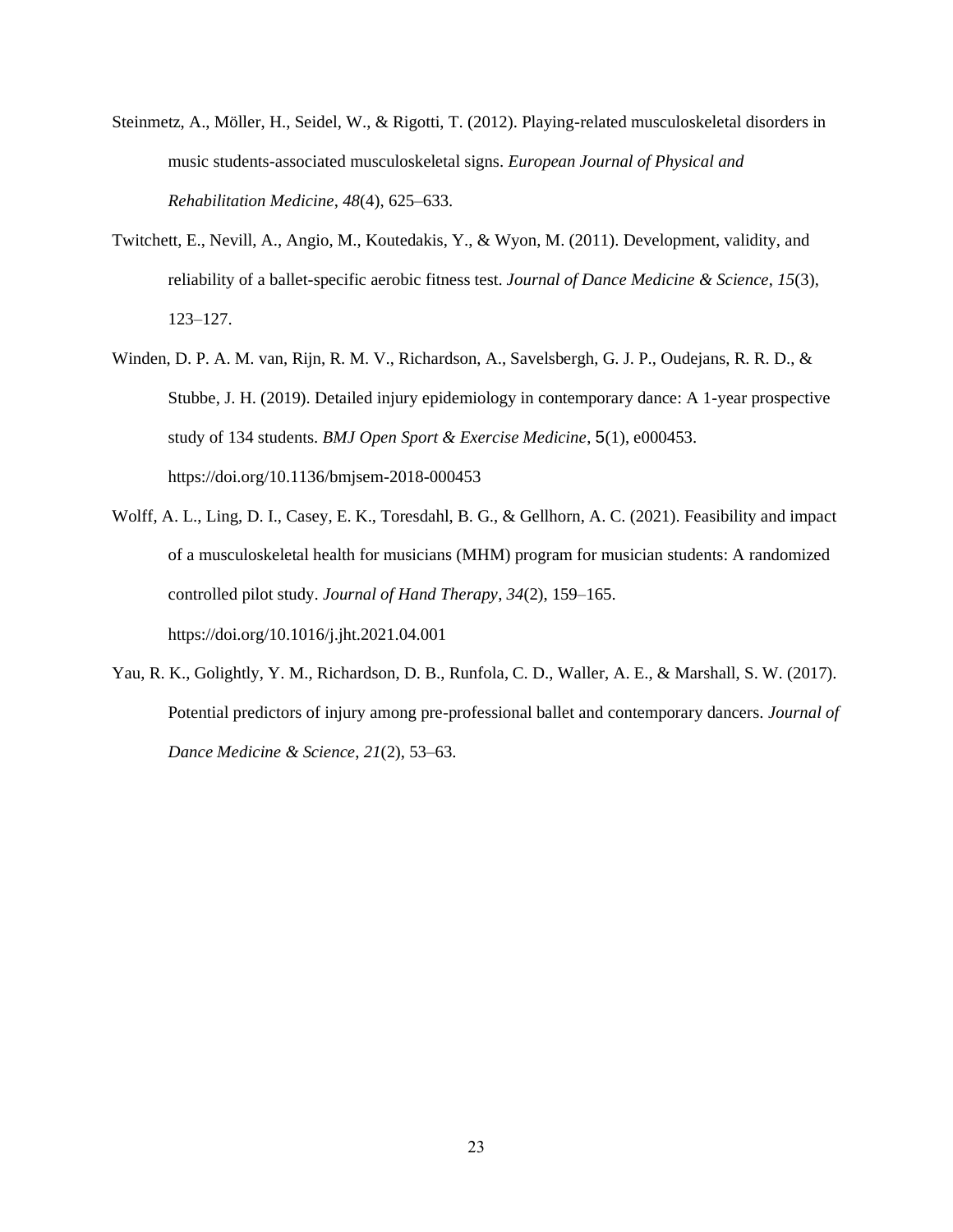# **Curriculum Vitae**

Shaun Bean, SPT

Department of Physical Therapy

University of Nevada, Las Vegas

Las Vegas, Nevada

Email: smbean10@gmail.com

Education

University of Nevada, Las Vegas

Doctor of Physical Therapy, 2022

B.S. Kinesiology, 2018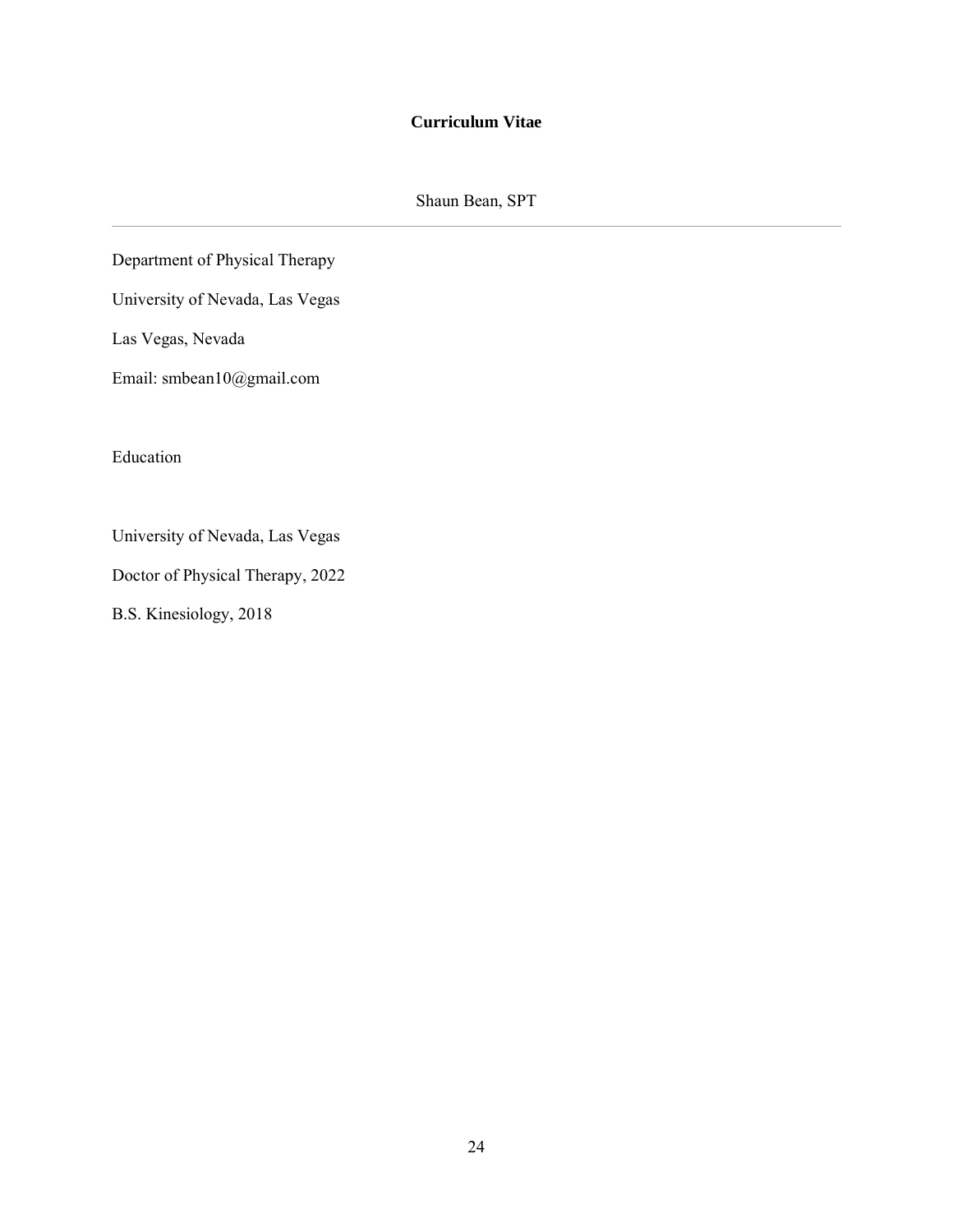Department of Physical Therapy

University of Nevada, Las Vegas

Las Vegas, Nevada

Email: joannamikhaella.centeno@gmail.com

Education

University of Nevada, Las Vegas

Doctor of Physical Therapy, 2022

B.S. Kinesiology, 2019